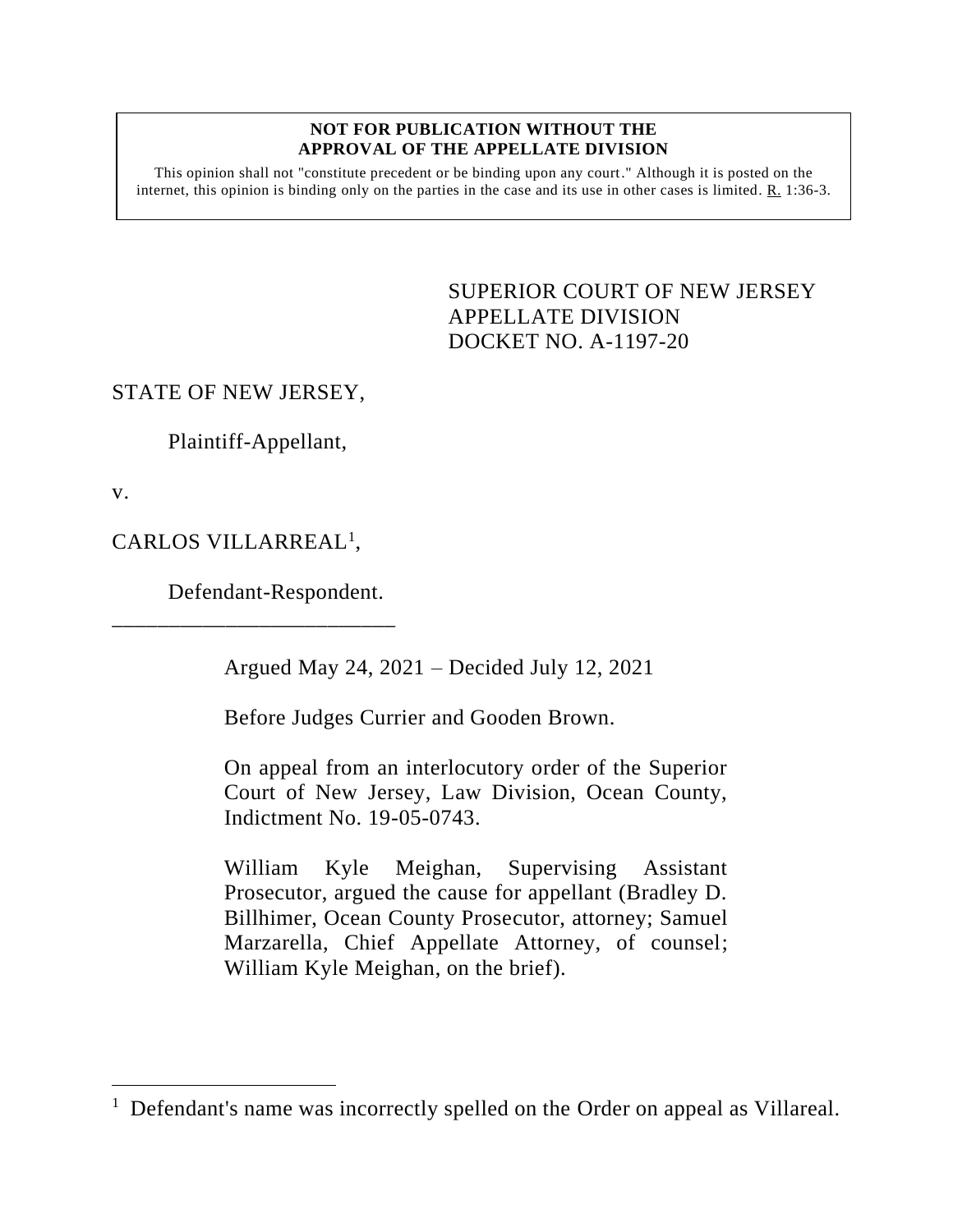Keith G. Oliver argued the cause for respondent (Law Offices of Proetta, Oliver & Fay, attorneys; Jeff Thakker, of counsel; Keith G. Oliver, on the brief).

## PER CURIAM

By leave granted, the State appeals from the November 13, 2020 Law Division order granting defendant's motion to suppress evidence seized as the fruits of an unlawful interrogation conducted in violation of Miranda v. Arizona, 384 U.S. 436 (1966). We affirm.

I.

On May 15, 2019, defendant was charged in a nine-count indictment with two counts of second-degree possession of a weapon for an unlawful purpose, N.J.S.A. 2C:39-4(a) (counts one and two); two counts of second-degree unlawful possession of a firearm, N.J.S.A. 2C:39-5(b)(1) (counts three and four); fourth-degree possession of hollow nose bullets, N.J.S.A. 2C:39-3(f) (count five); third-degree terroristic threats, N.J.S.A. 2C:12-3(b) (count six); two counts of fourth-degree unlawful possession of a weapon, N.J.S.A. 2C:39- 3(e) and N.J.S.A. 2C:39-5(d) (counts seven and eight, respectively); and seconddegree endangering the welfare of a child, N.J.S.A. 2C:24-4(a)(2) (count nine).

The charges stemmed from the seizure of various weapons and ammunition from defendant's vehicle after he transported a friend and their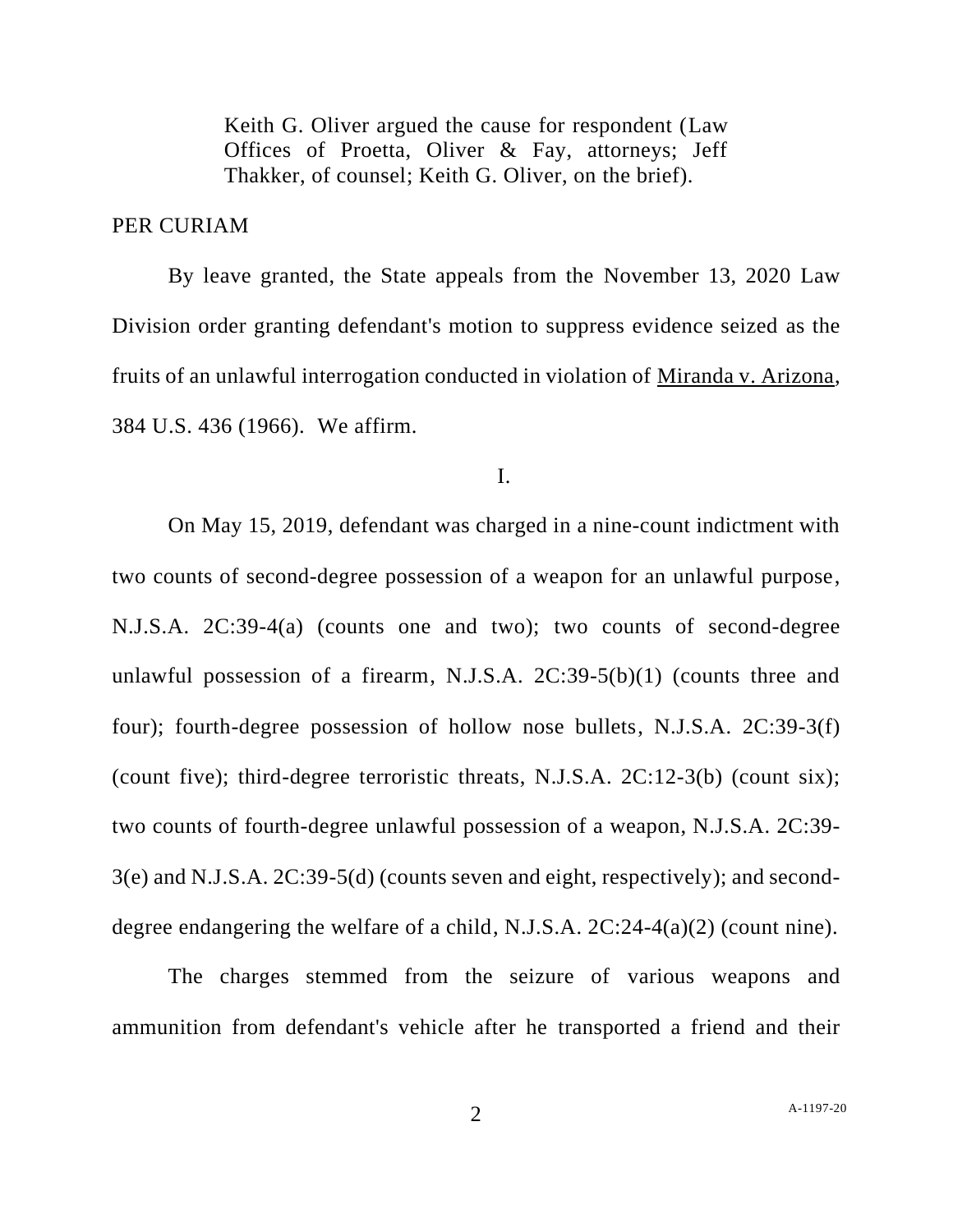children from out-of-state to pick up the friend's minor daughter from the child's biological father pursuant to a custody agreement. Police were called to the scene of the custody exchange by the biological father, who reported that defendant had threatened to shoot him during a FaceTime call two days prior. Police later obtained a search warrant for defendant's vehicle after defendant disclosed during questioning at the scene that there were weapons inside the vehicle. During the entire encounter, police never gave defendant Miranda warnings and continued to question defendant notwithstanding his repeated invocation of his right to remain silent and his right to counsel.

Pre-trial, defendant moved to suppress "all evidence seized" from his vehicle "on the grounds that it was the fruits of an unlawful interrogation, in violation of [Miranda.]" At a suppression hearing conducted on August 28, 2020, the State produced a single witness, Patrol Sergeant Ian<sup>2</sup> James, a ten-year veteran of the Lakehurst Township Police Department. The State also introduced various exhibits, including James' body cam footage which recorded the entire encounter.

James testified that at approximately 1:03 p.m. on October 20, 2018, he responded to an apartment complex in the township. James was dispatched to

 $2$  Ian alternately appears as Iain in the record.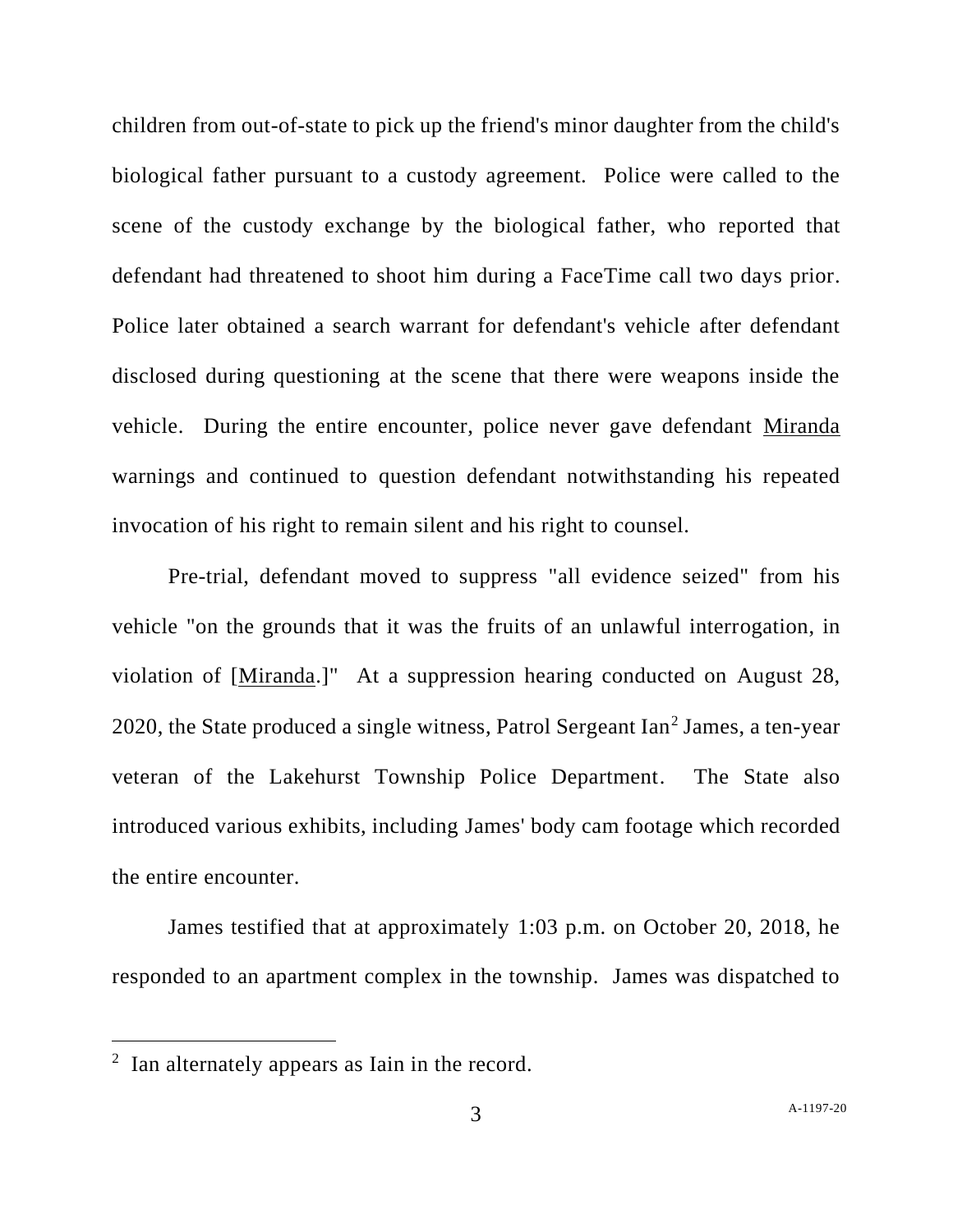the location because someone at that address called 911 to report that "somebody . . . was going to shoot them." Given "the nature of the call," another Lakehurst police officer as well as officers from Manchester Police Department were also dispatched to the location.

James was the first officer to arrive, and, upon arrival, observed a black Mitsubishi "SUV-type vehicle" with "an Indiana license plate" "parked in front of" the dispatched address with two women "standing behind the vehicle." The women, later identified as Angelica Tello-Cano and her sixteen-year-old daughter, explained that they drove from North Carolina to pick up Tello-Cano's two-year-old daughter from Edward Clark at his residence in the complex pursuant to "a custody agreement." When asked by James, the women denied "any threats to anybody or threats made specifically involving a gun."

At that point, James returned to his vehicle and informed the other Lakehurst police officer of his location. James also instructed dispatch to tell Manchester police that their presence was not needed as it appeared "to be a child custody dispute." Despite James' instructions, Manchester police officers still arrived at the location, resulting in a total of six police officers, including James, at the scene.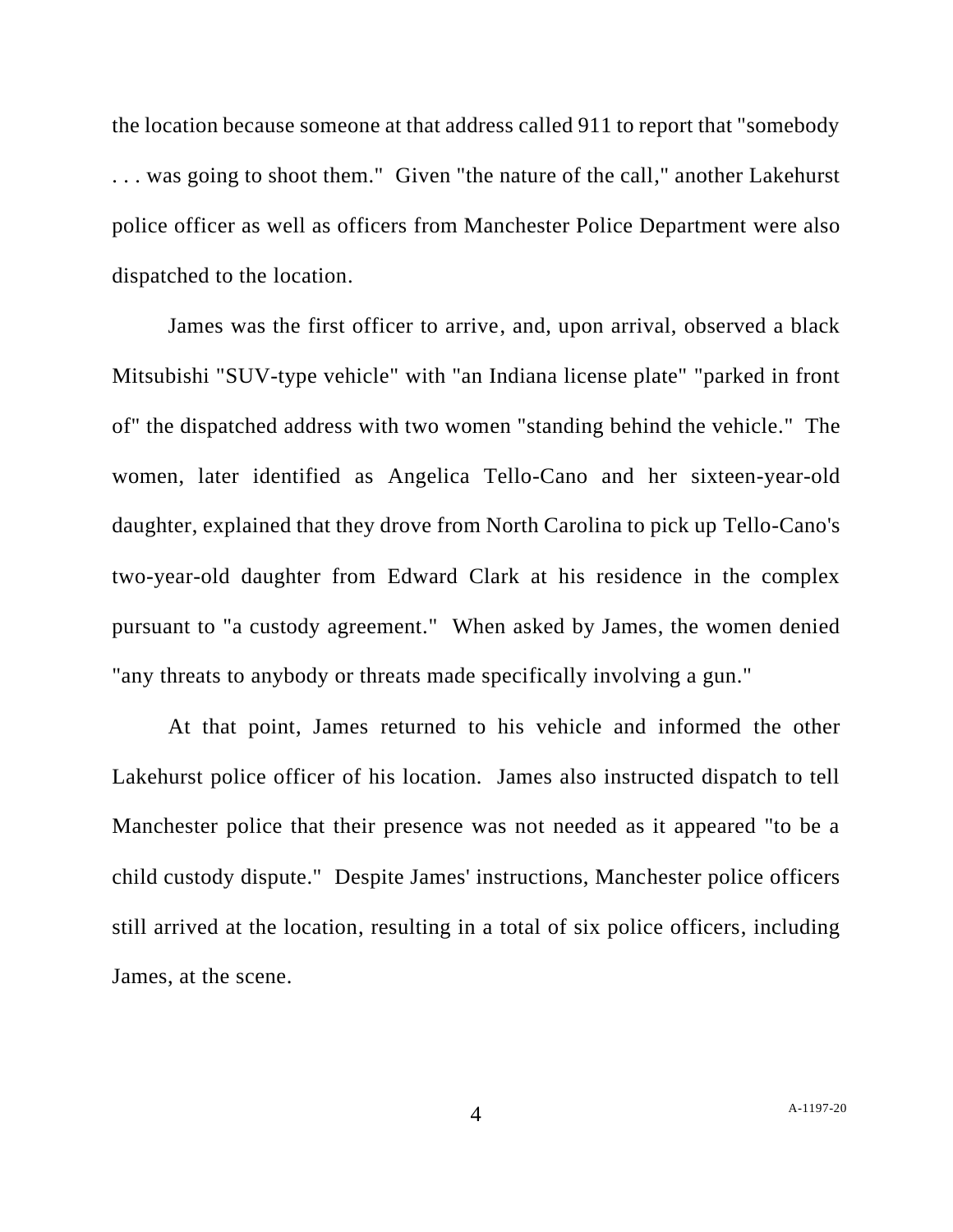Once the other officers arrived, James approached the residence to investigate further. While "passing [the Mitsubishi]," James "observed a male" later identified as defendant "sitting in the driver's seat of that vehicle." Three children were seated in the rear of defendant's vehicle. James asked defendant "why he was [t]here" and defendant responded that he drove with Tello-Cano from North Carolina to pick up her daughter. When asked by James whether "there [were] any reported threats . . . made to him or to anybody else" involving weapons, defendant "stated no."

During this exchange, defendant handed James "his identification" and a "U.S. Law Shield Firearms Program Member" card containing a purported membership number on the front of the card. The back of the card read as follows:

To Any Law Enforcement Officers,

The holder of this card invokes their rights pursuant to the 4th, 5th, [and] 6th Amendments to the U.S. Constitution, all applicable provisions of the State Constitution, and all applicable provisions of the State Codes [and] Statutes. Any questioning of this individual must be immediately suspended and shall be continued only in the presence of and with the advice of legal counsel.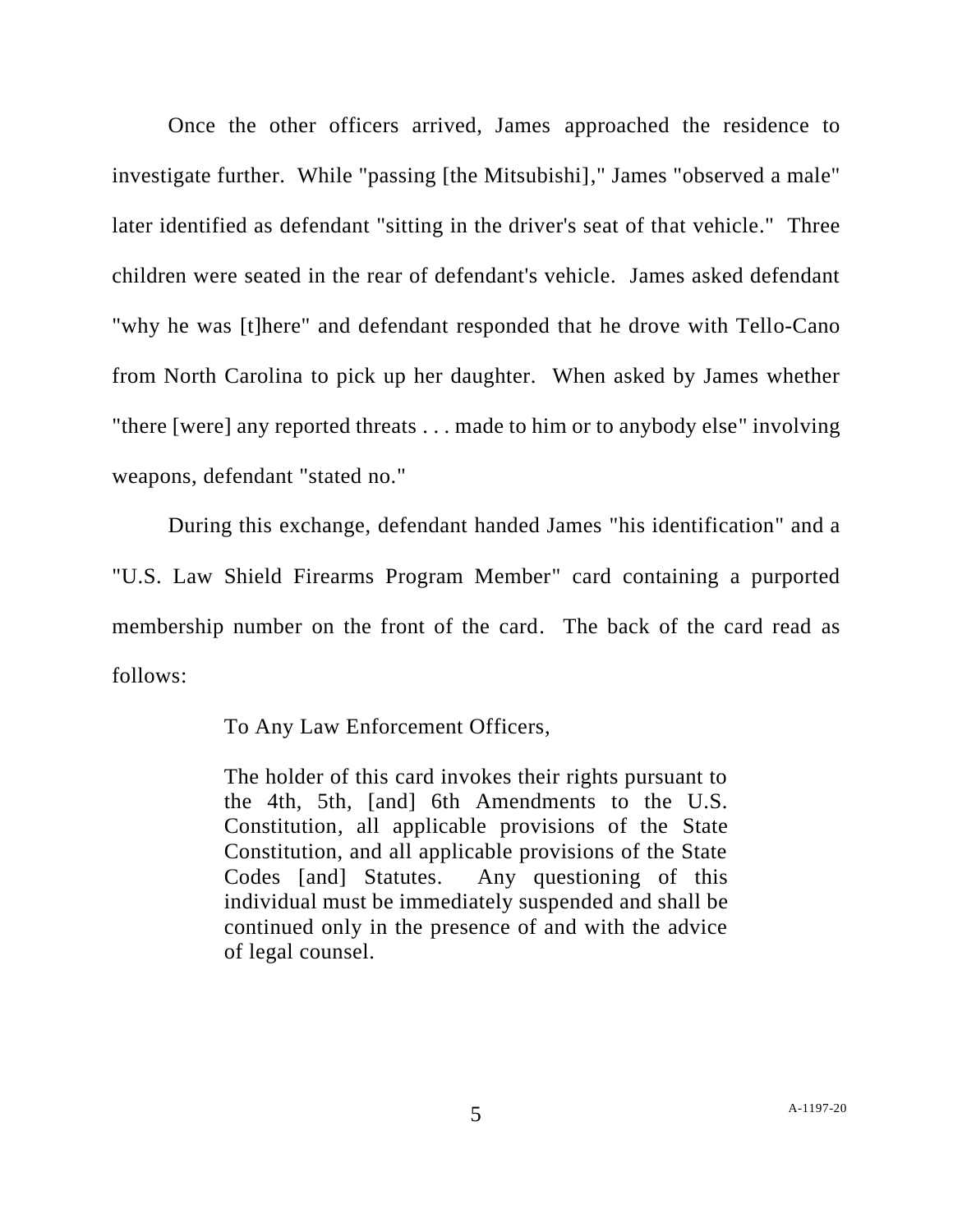James testified that he "only saw the front of the card" and did not "remember looking at the back." James also stated that he "did not ask" defendant for either of these credentials and defendant simply "provided them" to him.

After talking to defendant, James and another officer went inside the residence to speak to Clark, who confirmed that Tello-Cano was there to pick up their daughter pursuant to a "child custody agreement." While Clark did not object to the custody exchange, he explained that there had been a series of "vulgar," "nasty," and "harass[ing]" exchanges between the parties. Specifically, Clark told James that two days prior, while he was on a FaceTime call with Tello-Cano, defendant "came into the frame and told . . . Clark that . . . when he came to New Jersey, he was going to shoot him." According to Clark, "his adult son . . . witnessed the [threat]." James briefly conferred with Clark's son who corroborated his father's account. Although Clark did not see a gun, he told James that he called the police to ensure a peaceful exchange of his child to Tello-Cano because Clark's "lawyer" had told him that defendant "ha[d] priors . . . for pointing loaded weapons at people."

After speaking to Clark, James exited the residence, returned to the Mitsubishi where defendant was still seated, and asked defendant if there were any firearms in the vehicle. Defendant replied that he did not have any firearms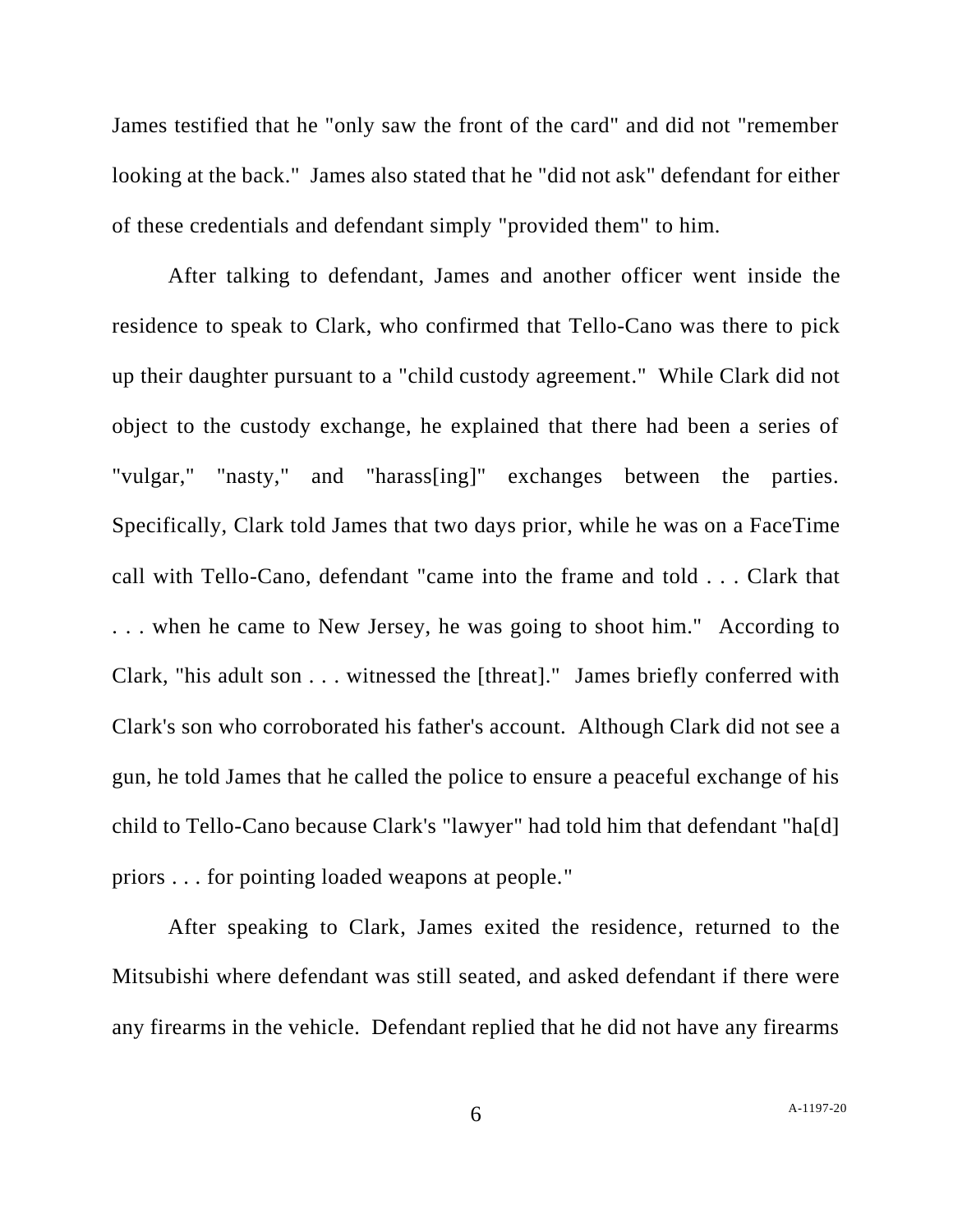in the vehicle, that he "wanted to remain silent," and "wanted to speak to a lawyer." James persisted and "advised [defendant] that due to the concern that there was a firearm . . . readily available," James "needed to know" for officer and public "safety." When James referred to the "US Law Shield Firearm Member [card]" that defendant had given him, defendant reiterated that he wished to invoke his right to remain silent and that he wished to speak to a lawyer before answering any questions.

According to James, at that juncture, "[defendant] was detained" and was not free to leave. Defendant's vehicle was surrounded by four officers – one standing on the passenger side of the vehicle and three located at various points on the driver's side of the vehicle. Additionally, the officers' vehicles blocked defendant's vehicle from leaving.

After James warned that he would "impound [defendant's] car and get a warrant," defendant informed James he had "a [locked] lockbox in the back of the car" which presumably contained a firearm. James asked defendant "if he would be willing to show [him] where the lockbox was and he said he would." When defendant exited the vehicle, he was not frisked for weapons. Defendant then proceeded to open the cargo area of his vehicle and pointed to the lockbox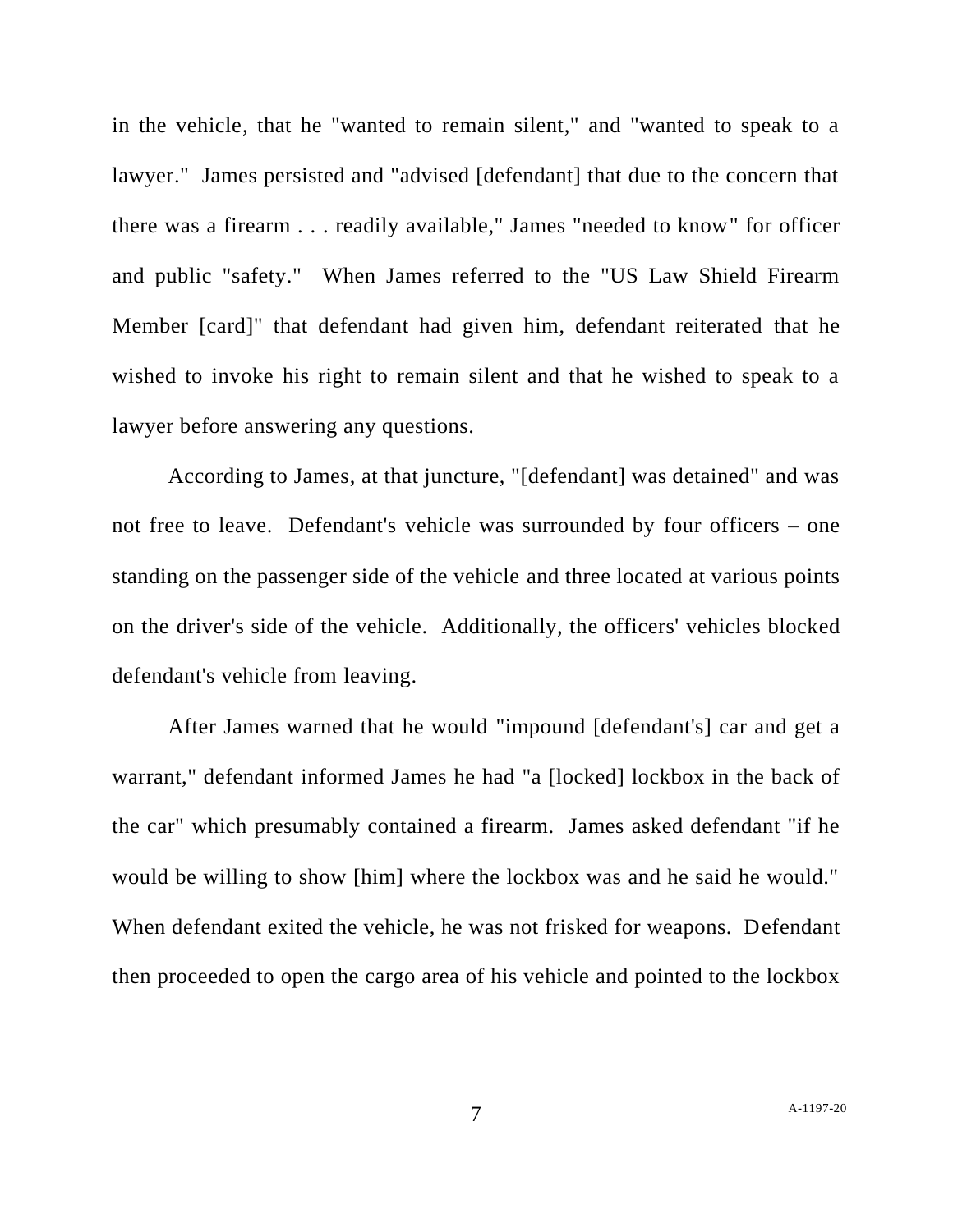as instructed by James. The lockbox was located "behind the third seat area," and "had Sergeant Villarreal written on it."<sup>3</sup>

Because James was unable to see inside, he asked defendant whether the weapon inside the lockbox was loaded and "[defendant] indicated that it was." James then explained to defendant that he had been called to the location on "a report of somebody trying to shoot somebody" and asked defendant whether there were additional weapons in the vehicle. Initially, defendant responded that "his sons ha[d] knives" and he had "a loose knife somewhere." When James specifically asked whether there were other firearms in the vehicle, defendant replied "there was a gun . . . possibly in the air filter or . . . the glove box."

Following this disclosure, the children were removed from the vehicle and defendant was frisked for weapons with negative results. James then asked defendant for "consent to search the vehicle," and explained to defendant that he had "the right to refuse," "the right to be present [during the search,]" and "the right to stop the search at any time." James also informed defendant that if he did not consent to the search, he would obtain a search warrant. In response, defendant "asked if he could speak with his lawyer" before giving an answer, to which James agreed. Once defendant reached his lawyer on the telephone and

<sup>&</sup>lt;sup>3</sup> Defendant told James he was "retired [military]."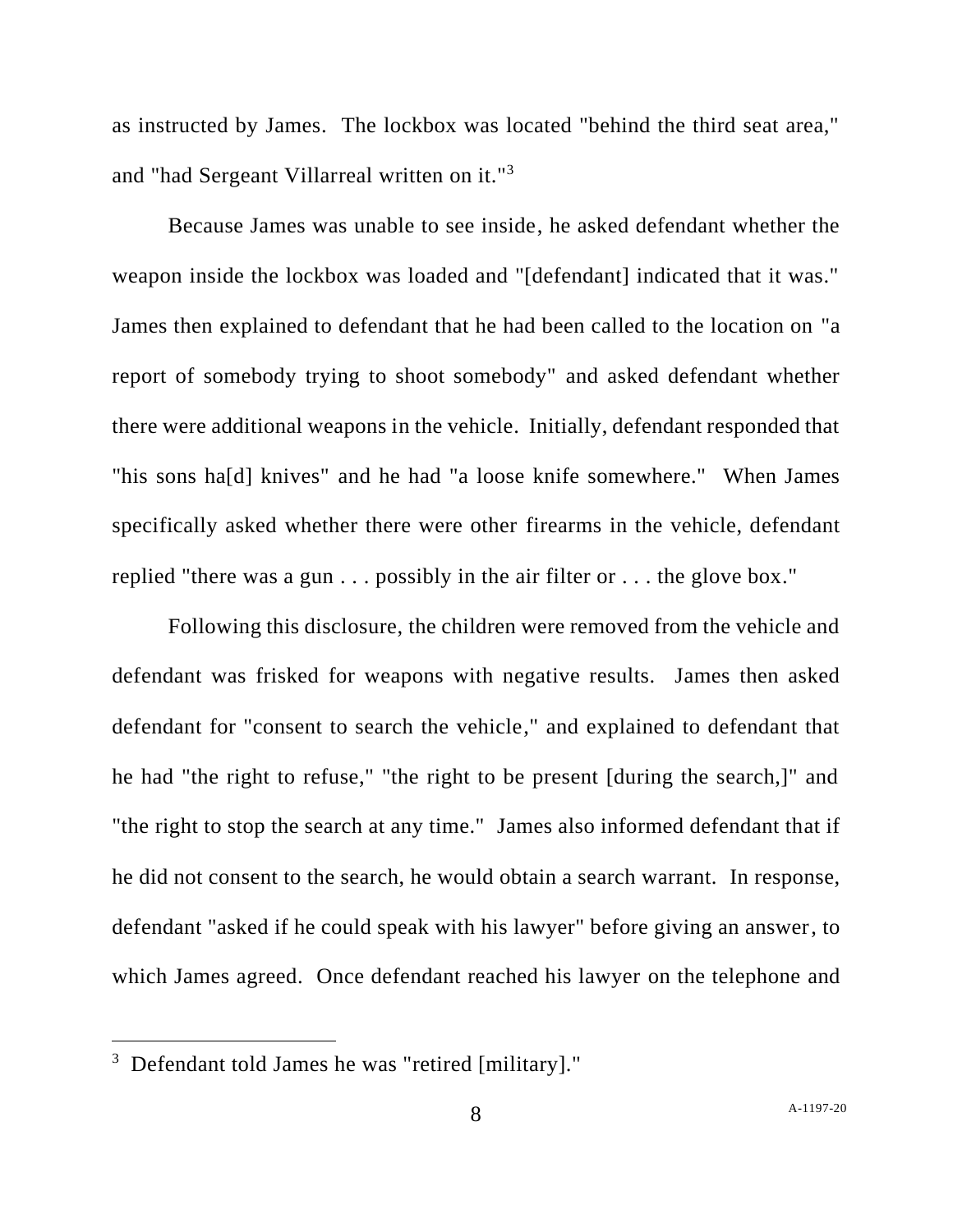"put [him] on speakerphone," defendant's lawyer "told [James] that [defendant] was not giving consent and  $\ldots$  was not answering any further questions."<sup>4</sup> Defendant also reiterated that he was not answering any more questions.

James proceeded to secure the lockbox, arranged for the vehicle to be impounded and towed, and transported defendant along with his vehicle to police headquarters where he remained while James applied for a search warrant. After the search warrant was issued, a search of defendant's vehicle revealed a handgun in the "glove box," which was unlocked. There was "a loaded magazine inside the handgun" and "a round in the chamber." Inside the lockbox, James found "another handgun" with "a fully loaded magazine inside the handgun" and "a round loaded in the chamber." James testified that some of the rounds that were recovered were hollow-point bullets. James also located "a switchblade knife" in the "[c]enter console." After the weapons and ammunition were confiscated, defendant was arrested and charged accordingly. James acknowledged that prior to being formally arrested, defendant was not advised of his Miranda rights at any point during the encounter.

<sup>&</sup>lt;sup>4</sup> In response to the lawyer's inquiry, James stated that defendant was "not under arrest" but was "being detained for investigation" of "threatening to shoot somebody."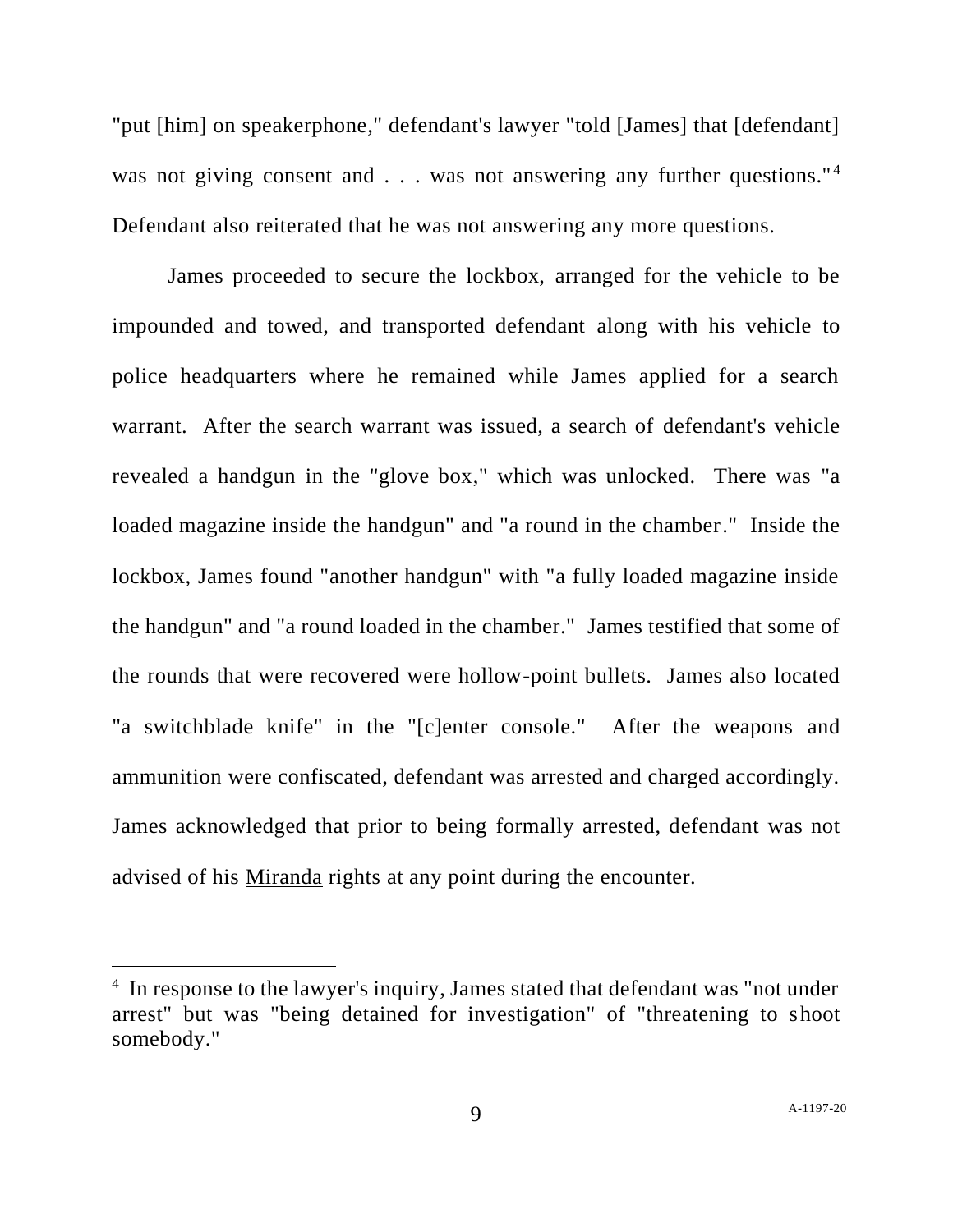Following the hearing, on October 27, 2020, the motion judge conducted oral argument, after which he granted defendant's motion. Initially, in an oral decision, the judge found James' testimony "to be credible" and corroborated by the body cam footage upon which the judge heavily relied. The judge concluded that "the situation was clearly custodial," triggering Fifth Amendment rights and privileges, and that defendant invoked his rights. In a written decision accompanying an order entered on November 13, 2020, the judge made factual findings and explained his reasons for concluding that defendant was in a custodial setting as follows:

> [A]t least six uniformed police officers were on the scene in the immediate vicinity of [d]efendant's SUV. The officers were arranged in a strategic fashion standing on all sides of [d]efendant's vehicle, thereby establishing a physical perimeter around [d]efendant and his SUV. In addition to the officers on foot surrounding [d]efendant's SUV, at least three of the responding officer's patrol vehicles were parked in a manner which limited egress from the parking lot. In short, any reasonable person would have drawn the conclusion that he or she was not free to leave the scene. Based on these objective circumstances, this court finds that [d]efendant was subject to a significant deprivation of his freedom of action, thus, he was in custody. See State v. P.Z., 152 N.J. 86, 103 (1997). As such, Miranda warnings were required before any questioning by law enforcement. And yet it is uncontested that [d]efendant was not Mirandized at any point in time on this date.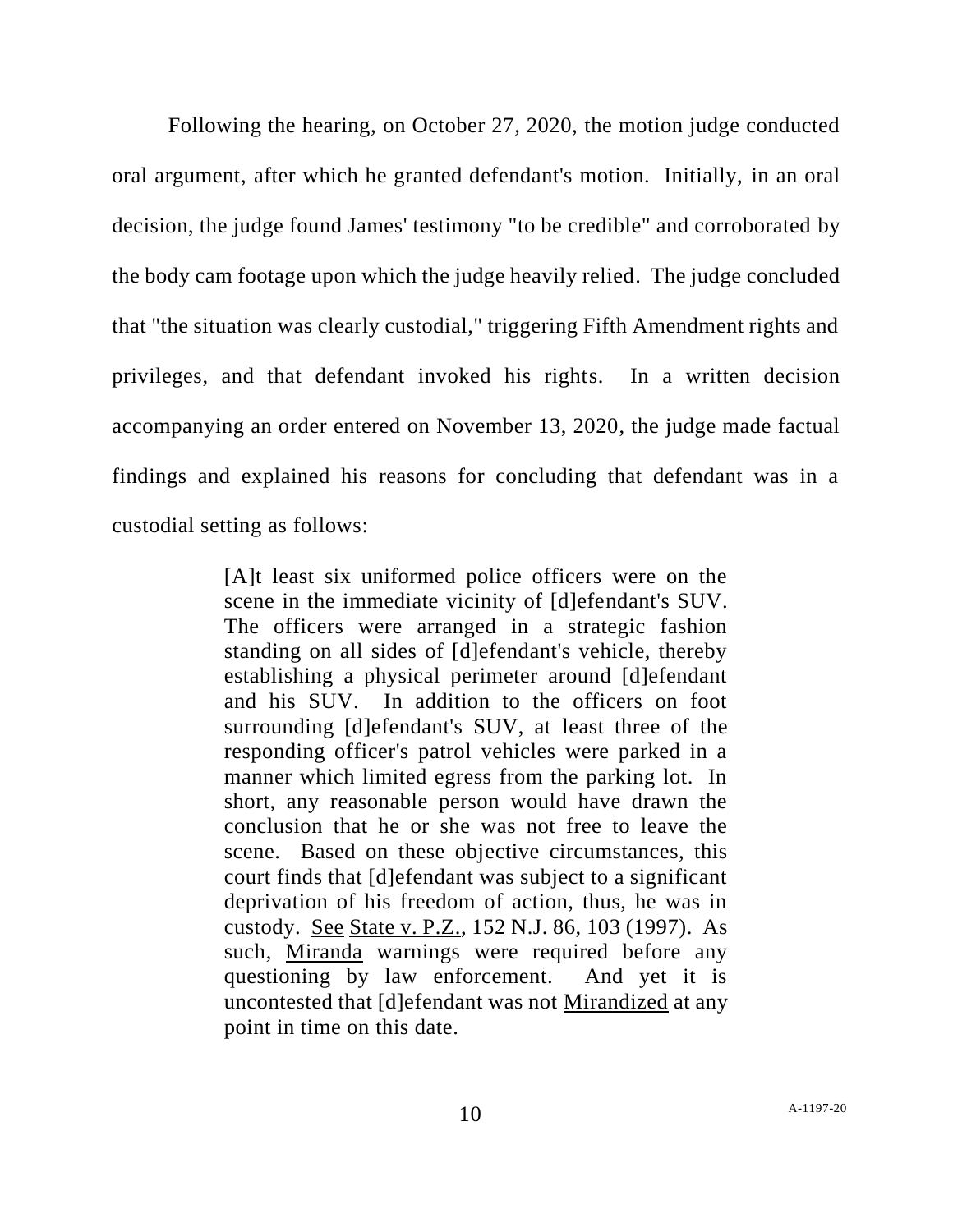Turning to defendant's invocation of his rights, the judge found that "[d]efendant's tender of a 'U.S. Law Shield Firearm Member [c]ard' . . . did not rise to the level of an invocation of any constitutional rights."<sup>5</sup> However, the judge determined "that [d]efendant did invoke his Fifth Amendment rights on at least three occasions." The judge found that defendant expressly invoked his "right to remain silent" and his "right to seek the assistance of counsel," but "James continued questioning [d]efendant after invocation of these rights" during the following exchanges:

James: Is there any firearms in the car at all?

Defendant: No. I will talk to a lawyer first, I mean no.

James: What's that?

Defendant: I said I have my rights; I don't want to say anything.

James: Well, um, you are giving me this US Law Shield Firearm Member.

Defendant: Well that is why I said, if I need to speak to a lawyer I will first.

<sup>&</sup>lt;sup>5</sup> Despite crediting James' testimony that he only observed the front of the card and not the back, the judge explained that even if James had reviewed the back of the card, its contents did not, "in fact," constitute "an express invocation of a Fifth Amendment privilege against self-incrimination or request to seek the assistance of counsel."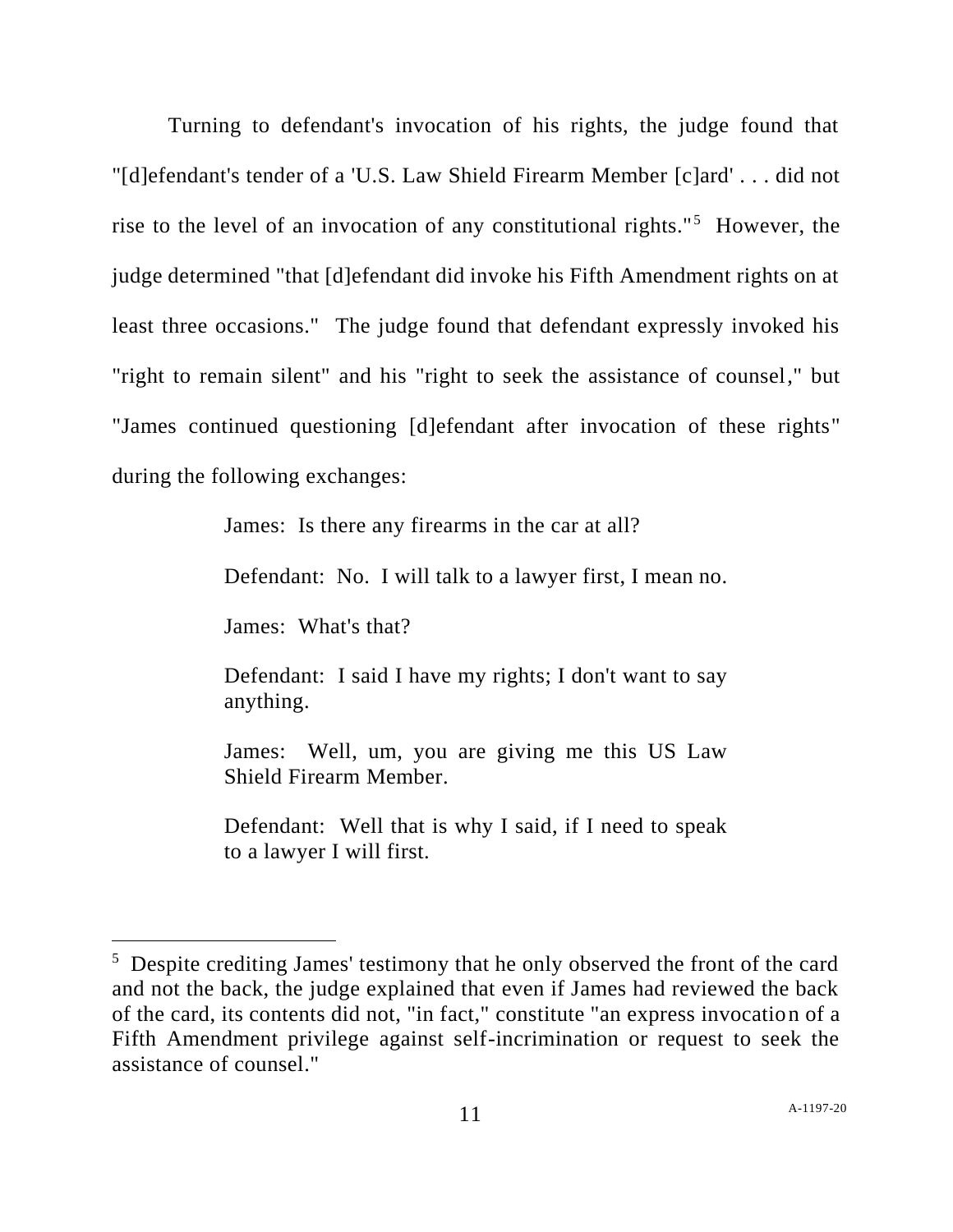James: Well . . . I need to know if there are any weapons in the car because if I am concerned there are weapons in the car for my safety - and the safety, I will impound your car and get a warrant.

Defendant: I . . . have a lockbox.

James: You have a lockbox, OK is it locked in the car?

Defendant: Yes

James: OK would you mind showing me, so I make sure I'm OK?

After concluding that "[d]efendant was not Mirandized" and had "invoked his constitutional rights" but that "James continued, without pause, to question [him]," the judge rejected the State's contention that the questioning fell within the purview of the public safety exception to Miranda. Instead, the judge determined that "the need to protect the police or the public [did] not justify James' continued questioning of [d]efendant after invocation."

In that regard, relying on New York v. Quarles, 467 U.S. 649 (1984), the judge explained:

> In this case, James' initial questioning about the presence of a firearm was supported by [d]efendant tendering the U.S. Law Shield Firearm Member  $[c]$ ard  $\ldots$ . The victim herein alleged that  $[:]$  several days prior, during a [FaceTime] call, [d]efendant had threatened to shoot him, and that [d]efendant had prior firearms charges. However, these facts do not present the type of "kaleidoscopic situation" contemplated in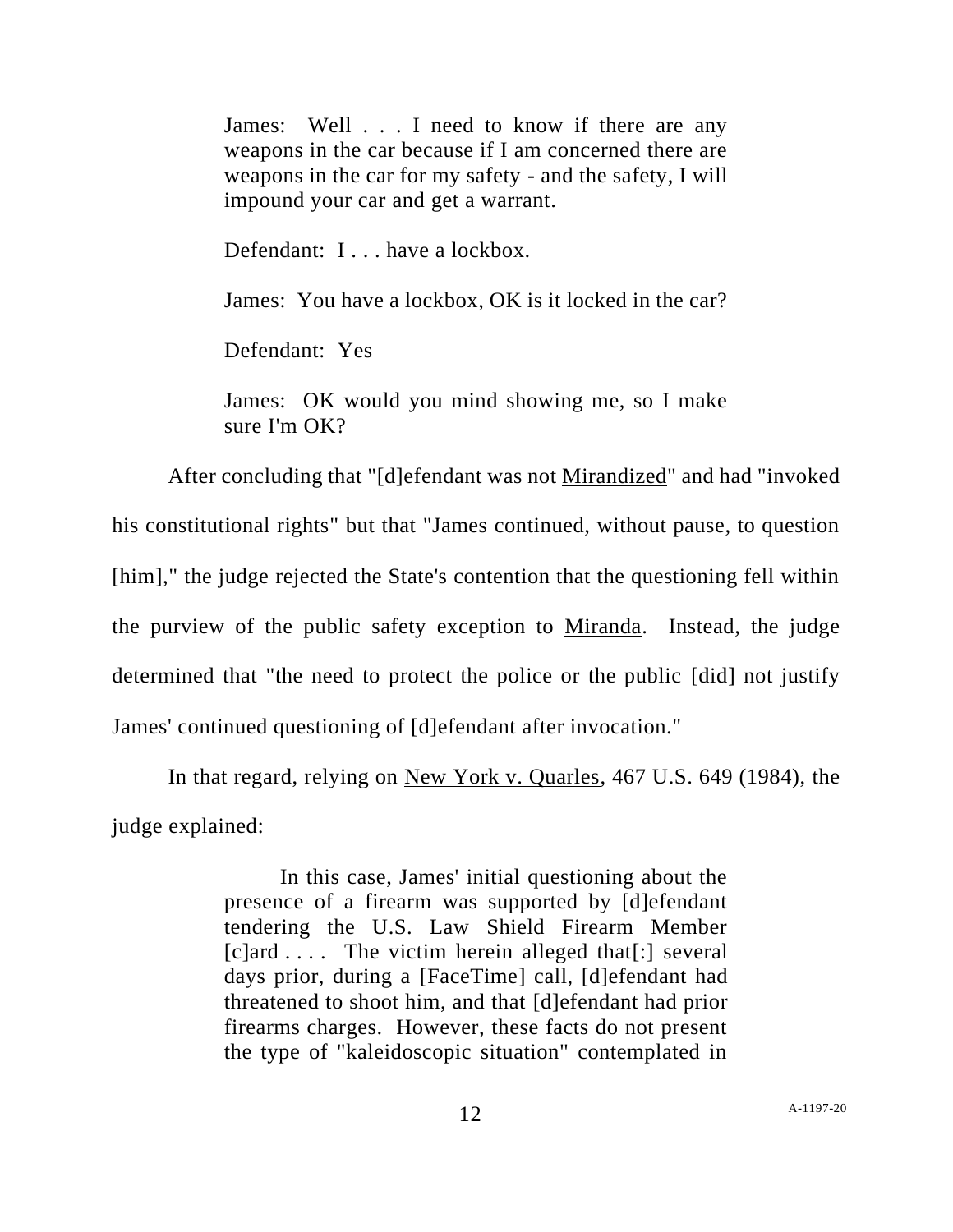Quarles, [467 U.S. at 656-57,] such that spontaneity rather than adherence to a police manual justified an infringement of [d]efendant's rights.

Here, unlike in Quarles, the officers did not face an immediate need to locate the gun. The alleged threat had been made several days prior, thus no immediacy to act on the part of law enforcement. There was no indication that a firearm had been abandoned or discarded in a public location. Defendant did not attempt to flee the scene or demonstrate any aggression or volatility in any way towards the police or anyone else present. The threat of any immediate danger related to the presence of firearms was addressed immediately, at least arguably, when police first arrived on scene. Their questioning of the individuals present outside the vehicle as to threats of any sort were answered in the negative. The absence of any immediate threat to police or public safety is readily evident from the fact that James characterized the situation as "a child custody dispute." James did so when he called off backup from the Manchester Township Police Department.

Next, analogizing the facts to those in State v. Stephenson, 350 N.J. Super.

517, 525 (App. Div. 2002), the judge stated:

As in Stephenson, the alleged threat was specific to the victim and not to the public at large or the police and it was remote in time as it took place several days prior. Equally important in this case is that the alleged victim never observed a gun.

As in Stephenson, James indicated that if [d]efendant didn't answer his questions, he would obtain a warrant. In response to [d]efendant's invocation of his right to consult with a lawyer and to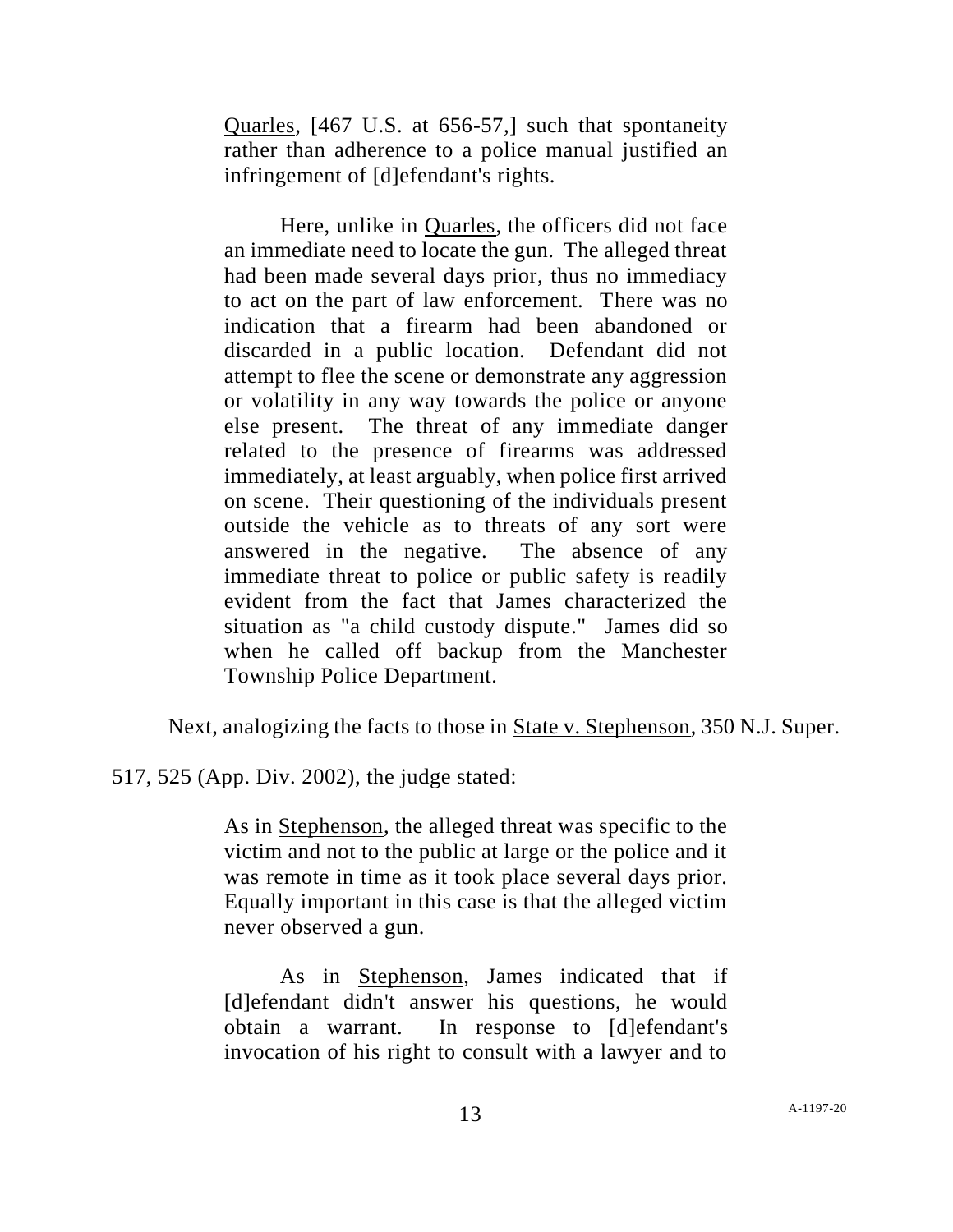refuse to answer any further questions, James advised [d]efendant that he could impound his vehicle and get a warrant. Assuming that James believed there was probable cause for a warrant application, the State had that option, but chose to ignore it.

The judge concluded that the "continued questioning by law enforcement under

the circumstances was constitutionally non-compliant and the fruits of that

subsequent search must be suppressed."

## II.

In this ensuing appeal, the State raises the following points for our

consideration:

POINT I: THE COURT ERRED BY FAILING TO PROPERLY APPLY THE PUBLIC SAFETY EXCEPTION TO PERMIT THE OFFICER TO QUESTION THE DEFENDANT SOLELY TO DETERMINE THE PRESENCE OF ANY FIREARMS FOR THE SAFETY OF THE OFFICERS AND OTHERS AT THE SCENE AND IN THE VEHICLE

POINT II: THE COURT ERRED IN FINDING THAT THE DEFENDANT WAS "IN CUSTODY" FOR PURPOSES OF MIRANDA.

When we review a trial court's decision on a suppression motion, "we generally defer to the factual findings of the motion court when they are supported by credible evidence in the record." State v. Sims, 466 N.J. Super.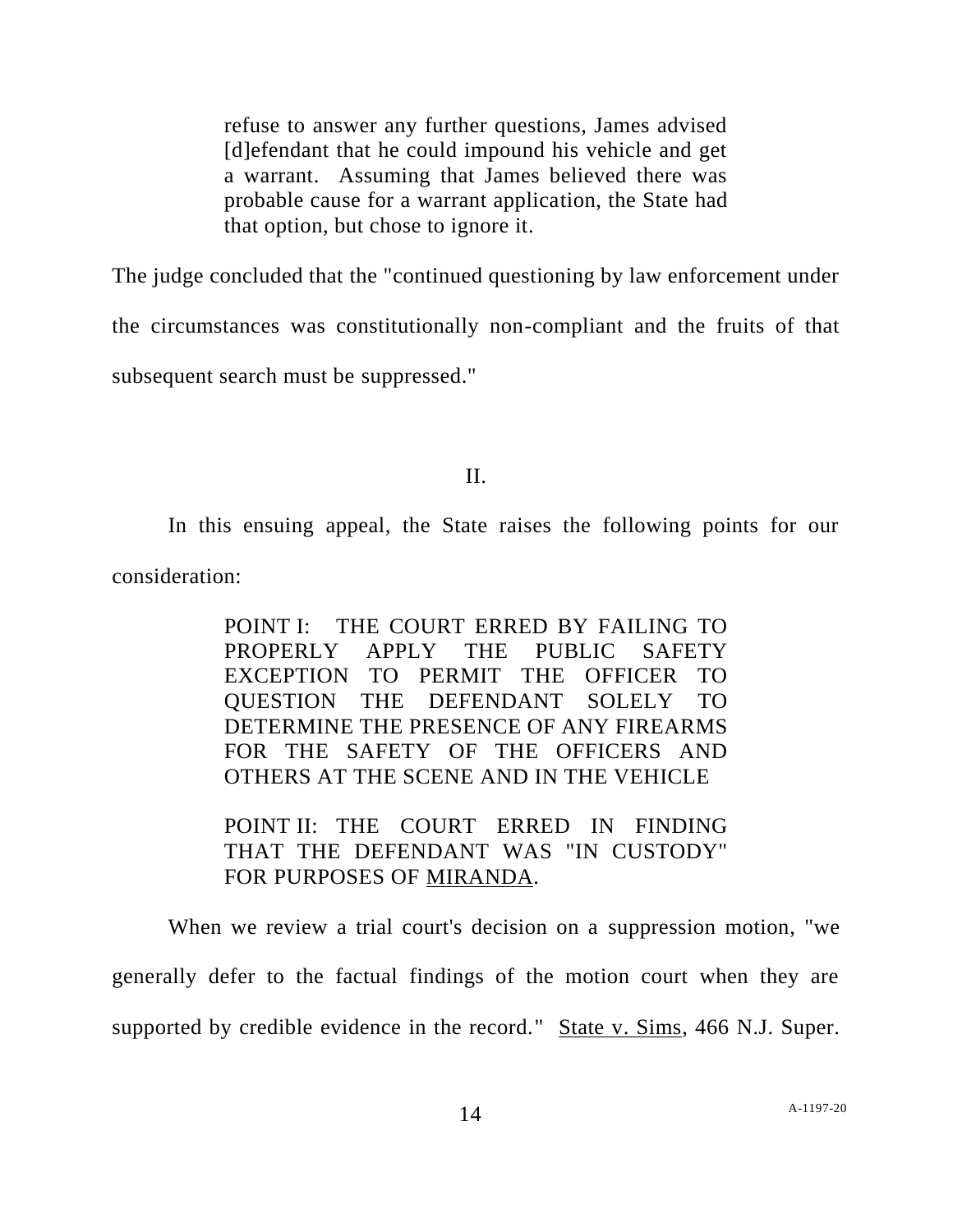346, 362 (App. Div. 2021). "[A] trial court's findings should be disturbed only if they are so clearly mistaken 'that the interests of justice demand intervention and correction.'" State v. A.M., 237 N.J. 384, 395 (2019) (quoting State v. Elders, 192 N.J. 224, 244 (2007)). "Deference to a trial court's factual findings is appropriate 'because the trial court has the "opportunity to hear and see the witnesses and to have the feel of the case, which a reviewing court cannot enjoy."'" Sims, 466 N.J. Super. at 362-63 (quoting State v. S.S., 229 N.J. 360, 374 (2017)). "That standard governs appellate review even when the trial court's findings are premised on a recording or documentary evidence that the appellate court may also review." State v. Tillery, 238 N.J. 293, 314 (2019) (citing S.S., 229 N.J. at 380-81). However, "[t]o the extent that a trial court determination involved legal conclusions, we review those conclusions de novo." Ibid.

Turning to the governing principles of constitutional law pertinent to this appeal, "[t]he right against self-incrimination is guaranteed by the Fifth Amendment to the United States Constitution and this state's common law, now embodied in statute, N.J.S.A. 2A:84A-19, and evidence rule, N.J.R.E. 503." S.S., 229 N.J. at 381 (quoting State v. Nyhammer, 197 N.J. 383, 399 (2009)). In Miranda, the United States Supreme Court "determined that a custodial interrogation by law enforcement officers is inherently coercive, automatically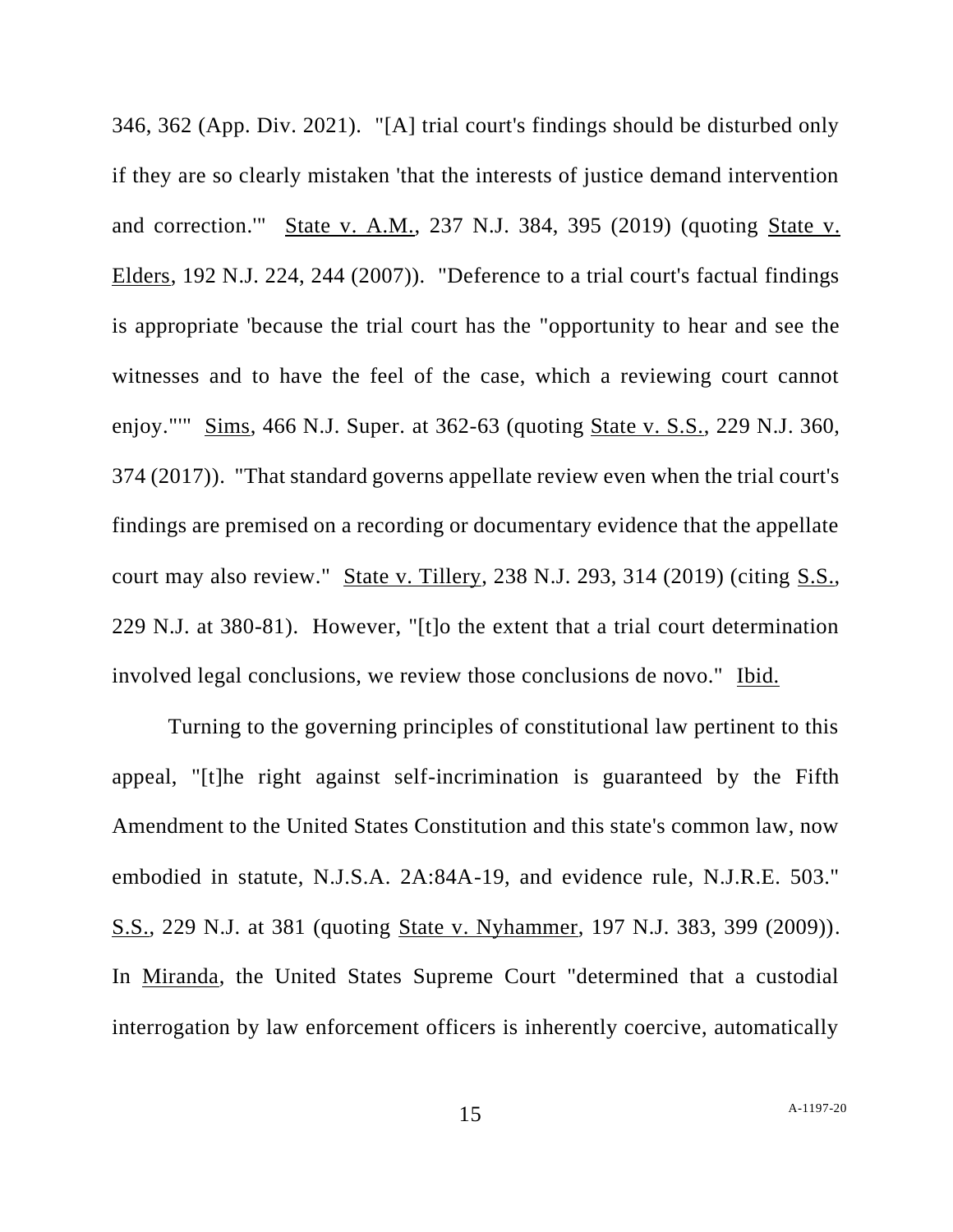triggering the Fifth Amendment privilege against self-incrimination." P.Z., 152 N.J. at 102 (citing Miranda, 384 U.S. 436). As a result, "when a person in police custody is questioned by law enforcement, he must be told that he has the right to remain silent, that any statement he makes may be used against him, that he has the right to an attorney, and that if he cannot afford an attorney, one will be provided for him." Ibid. (citing Miranda, 384 U.S. at 444). These procedural safeguards, commonly referred to as "Miranda warnings," ibid., are intended "to secure the privilege against self-incrimination" and are required whenever custodial interrogation occurs. Miranda, 384 U.S. at 444.

Custodial interrogation "mean[s] questioning initiated by law enforcement officers after a person has been taken into custody or otherwise deprived of his freedom of action in any significant way." Ibid. "Thus, the protections provided by Miranda are only invoked when a person is both in custody and subjected to police interrogation." State v. Hubbard, 222 N.J. 249, 266 (2015). While federal law requires a "formal arrest or restraint on freedom of movement of the degree associated with a formal arrest," California v. Beheler, 463 U.S. 1121, 1125 (1983) (internal quotation marks omitted), "[o]ur courts have also recognized that custody in the Miranda sense does not necessitate a formal arrest, nor does it require physical restraint in a police station, nor the application of handcuffs,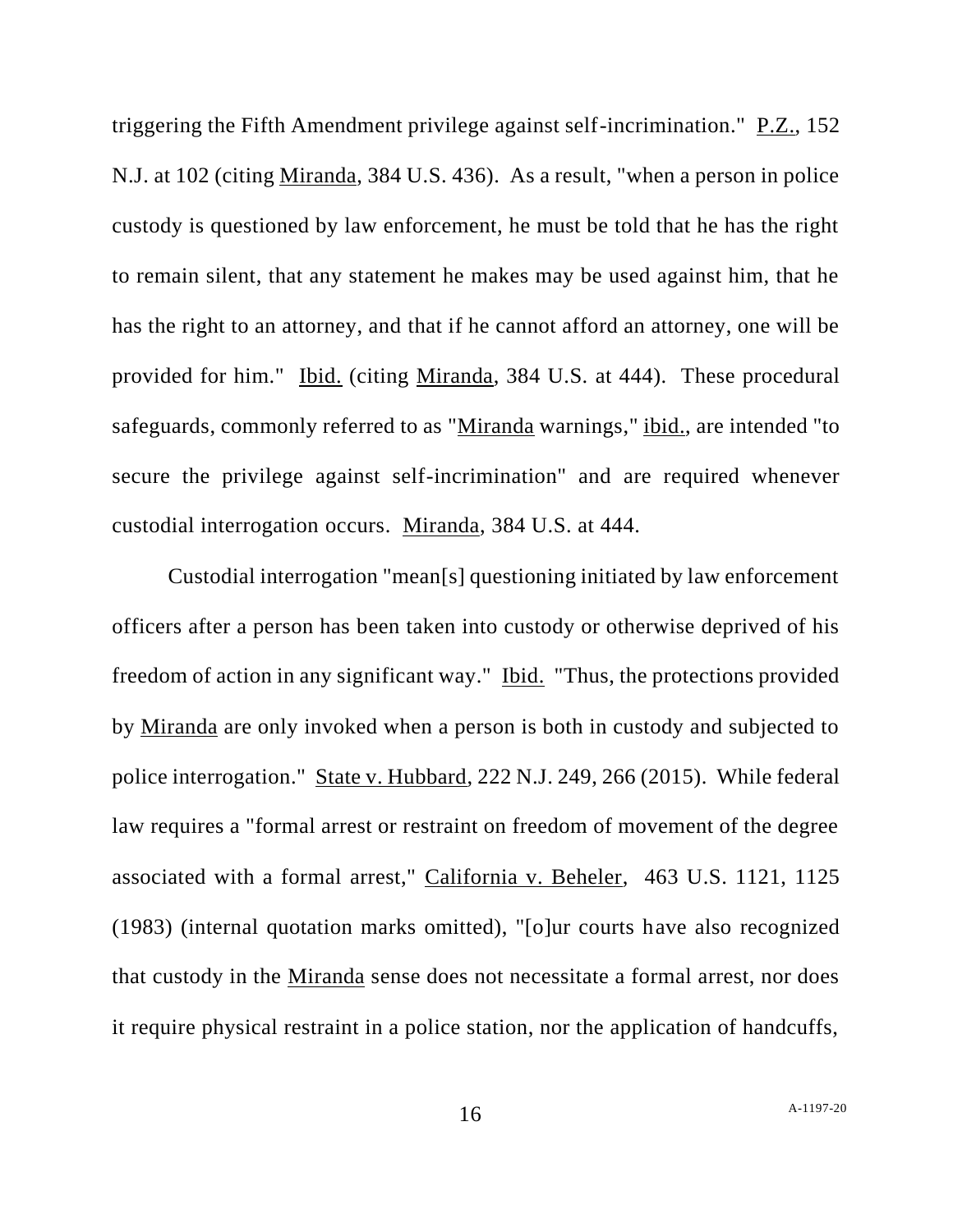and may occur in a suspect's home or a public place other than a police station." P.Z., 152 N.J. at 102-03 (internal quotation marks omitted).

"Whether a suspect has been placed in custody is fact-sensitive and sometimes not easily discernable." State v. Scott, 171 N.J. 343, 364 (2002). "The relevant inquiry is determined objectively, based on 'how a reasonable [person] in the suspect's position would have understood his situation,'" rather than "'on the subjective views harbored by either the interrogating officers or the person being questioned[.]'" Hubbard, 222 N.J. at 267 (first alteration in original) (first quoting Berkemer v. McCarty, 468 U.S. 420, 442 (1984)); and then quoting Stansbury v. California, 511 U.S. 318, 323 (1994)). Indeed, "[t]he critical determinant of custody is whether there has been a significant deprivation of the suspect's freedom of action based on the objective circumstances, including the time and place of the interrogation, the status of the interrogator, the status of the suspect, and other such factors." P.Z., 152 N.J. at 103. See State v. Smith, 374 N.J. Super. 425, 431 (App. Div. 2005) (delineating relevant factors in evaluating custody as "the time, place and duration of the detention; the physical surroundings; the nature and degree of the pressure applied to detain the individual; language used by the officer; and objective indications that the person questioned is a suspect").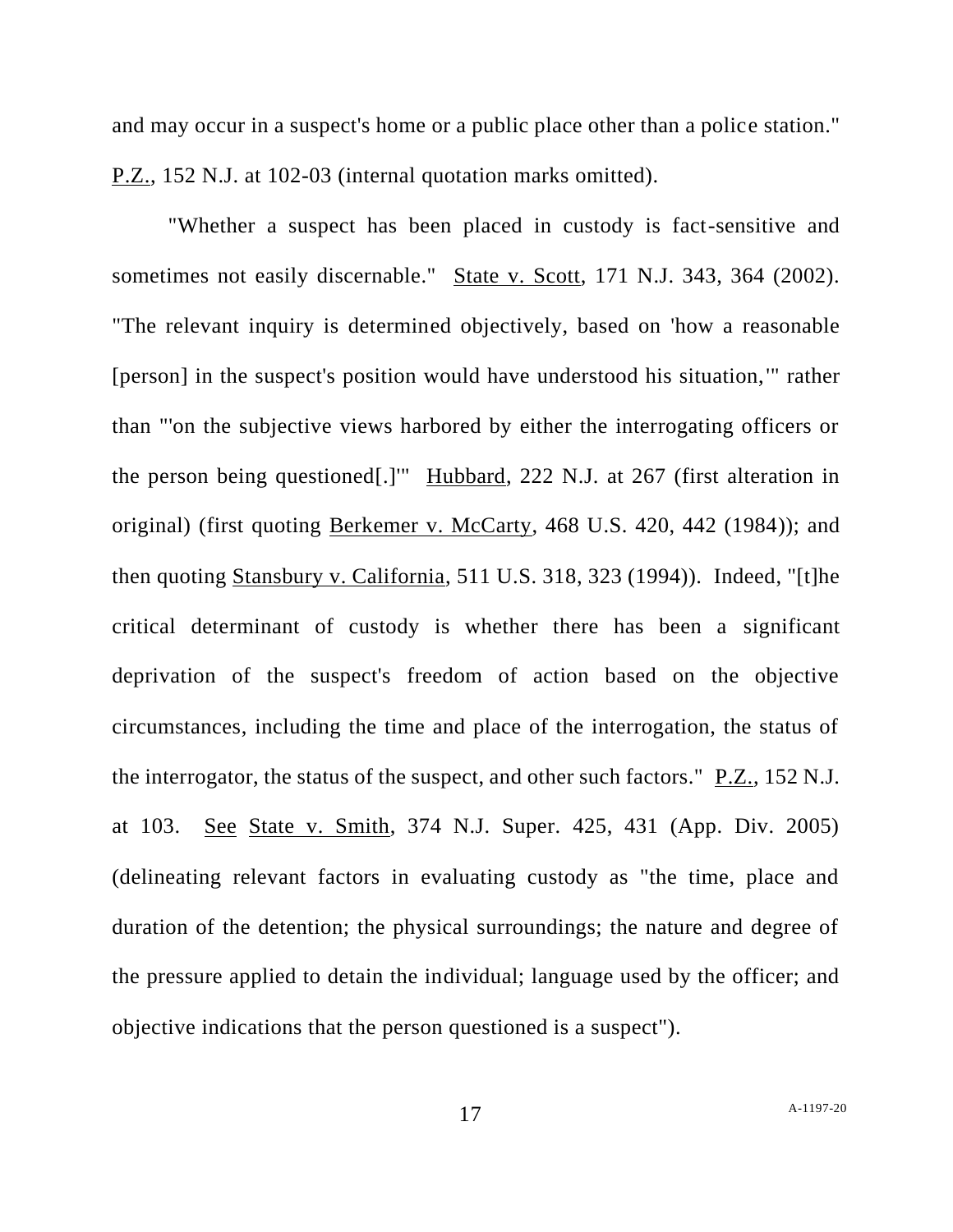"The public safety exception to the requirement of giving a Miranda warning prior to interrogation was first recognized by the United States Supreme Court in [Quarles]." State v. Melendez, 423 N.J. Super. 1, 23 (App. Div. 2011) (citing Quarles, 467 U.S. at 649). The core principle supporting the public safety exception is that the exigency of a threat to safety outweighs the need for the "prophylactic" benefit of Miranda. Quarles, 467 U.S. at 657. Thus, "[t]his exception allows police to question an accused, prior to giving Miranda warnings, when there is a public safety concern." Melendez, 423 N.J. Super. at 23 (citing Quarles, 467 U.S. at 657).

> Our Supreme Court adopted the public safety exception in State v. O'Neal holding that the questioning of a suspect prior to the administration of Miranda warnings was acceptable when the situations presented an "objectively reasonable need to protect the police or the public from any immediate danger associated" with a weapon.

> [Ibid. (quoting State v. O'Neal, 190 N.J. 601, 618  $(2007)$ ).]

In Stephenson, we delineated a framework to determine whether the

public safety exception applied to a given situation, explaining:

There must be a compelling and exigent need, under the totality of the circumstances, to protect the police or the public. In order to establish the need to invoke the exception, the State must generally demonstrate "(1) there was an objectively reasonable need to protect the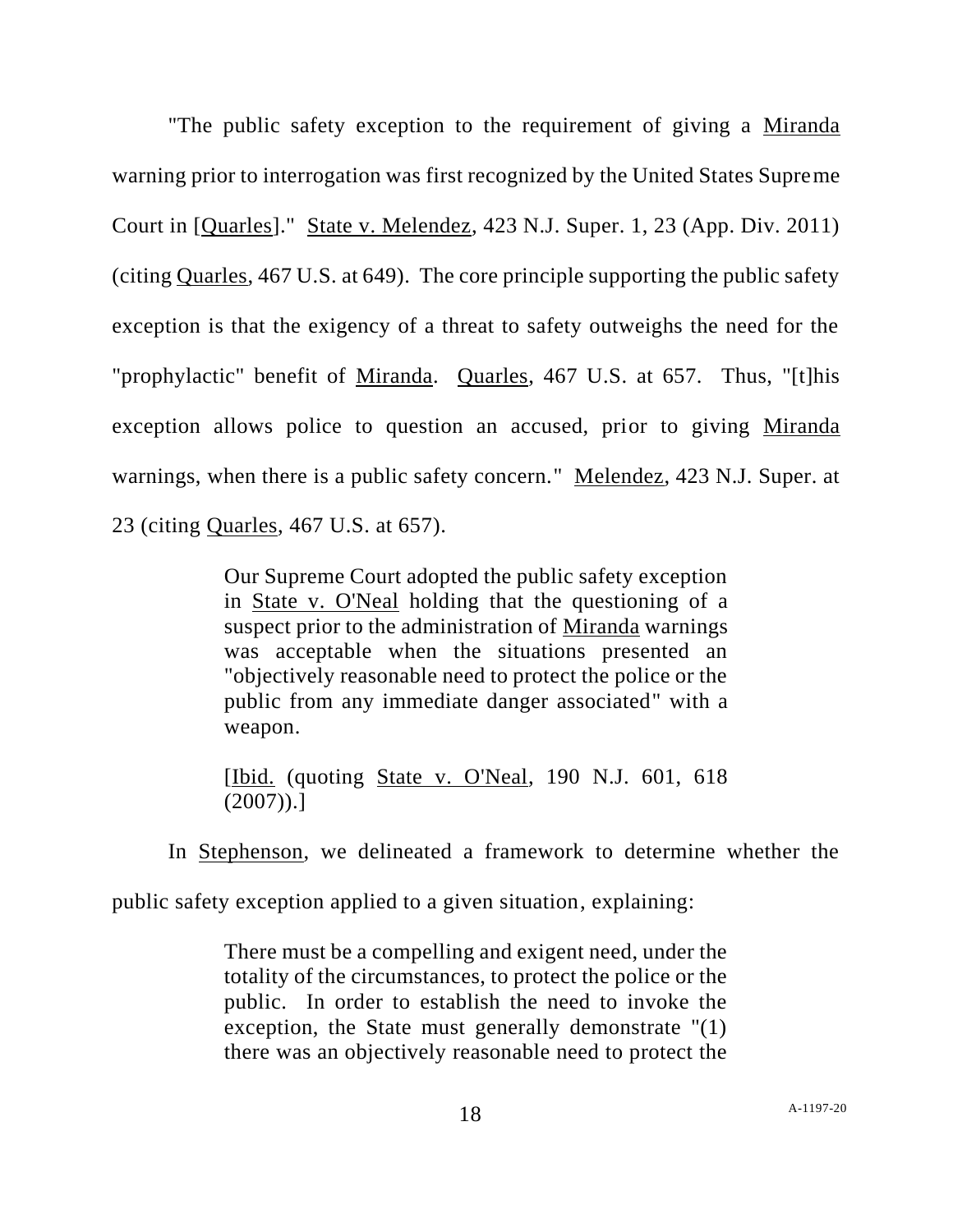police or the public; (2) from an immediate danger; (3) associated with a weapon; and that (4) the questions asked were related to that danger and reasonably necessary to secure public safety."

[350 N.J. Super. at 525 (quoting State v. Prim, 730 N.E.2d 455, 463 (8th Dist. 1999).]

We warned that "the exception should be narrowly construed" because "[t]o sanction unwarned questioning about the presence or whereabouts of a gun in every case where a gun is suspected would result in the exception swallowing the rule." Ibid. We acknowledged that while "[t]he discarded gun in Quarles was reasonably believed to be in a public place," the Quarles Court's "rationale [did] not require this factor." Stephenson, 350 N.J. Super. at 527. Instead, "[t]he Quarles Court fashioned the exception to deal with 'a kaleidoscopic situation . . . where spontaneity rather than adherence to a police manual is necessarily the order of the day,' where it is necessary for the police to 'neutralize the volatile situation confronting them.'" Stephenson, 350 N.J. Super. at 528 (quoting Quarles, 467 U.S. at 656, 658).

We explained:

In the totality of any particular set of circumstances, a missing gun in a private location, such as a home, apartment or motel room might pose the requisite danger to the police or public to justify the exception. However, to the extent that public safety is implicated, the gun must be reasonably believed to be in an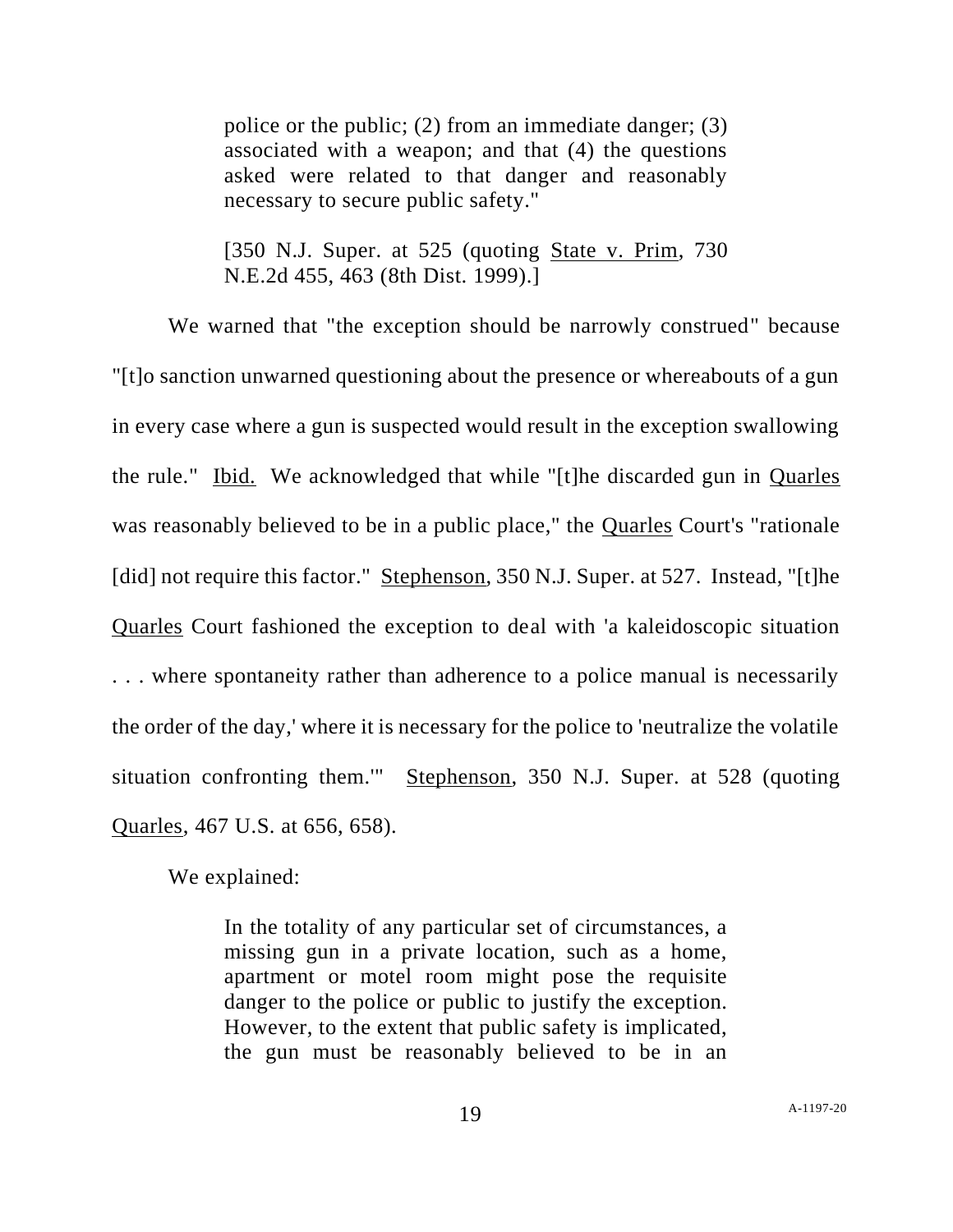unknown location (even if private) which is accessible to third parties and not reasonably capable of being secured. It is the overall circumstances, not merely the location, therefore, that controls.

[Id. at 527-28.]

Applying those principles, the Stephenson court rejected the State's reliance on the public safety exception where police responded to a call from a woman claiming that her son had an argument on the telephone with someone who threatened to shoot him. 350 N.J. Super. at 520. After the call was traced to a motel, where the victim identified the defendant and corroborated the threat, police found the defendant alone in his motel room. Ibid. When asked by an officer "if he had any weapons," the defendant responded "[n]ot on me." Id. at 521. After frisking the defendant "with negative results," the officer asked where the gun was, and handcuffed the defendant when he did not provide a verbal response because the defendant "was increasingly nervous" and looking at the exits "as if possibly looking for a way to flee." Ibid.

Without advising the defendant of his Miranda rights, the officer then told the defendant that if he did not cooperate and tell him where the gun was, he would obtain a search warrant for the room. Ibid. Eventually, the defendant "gestured with his head towards the dresser," "stated the gun was in the drawer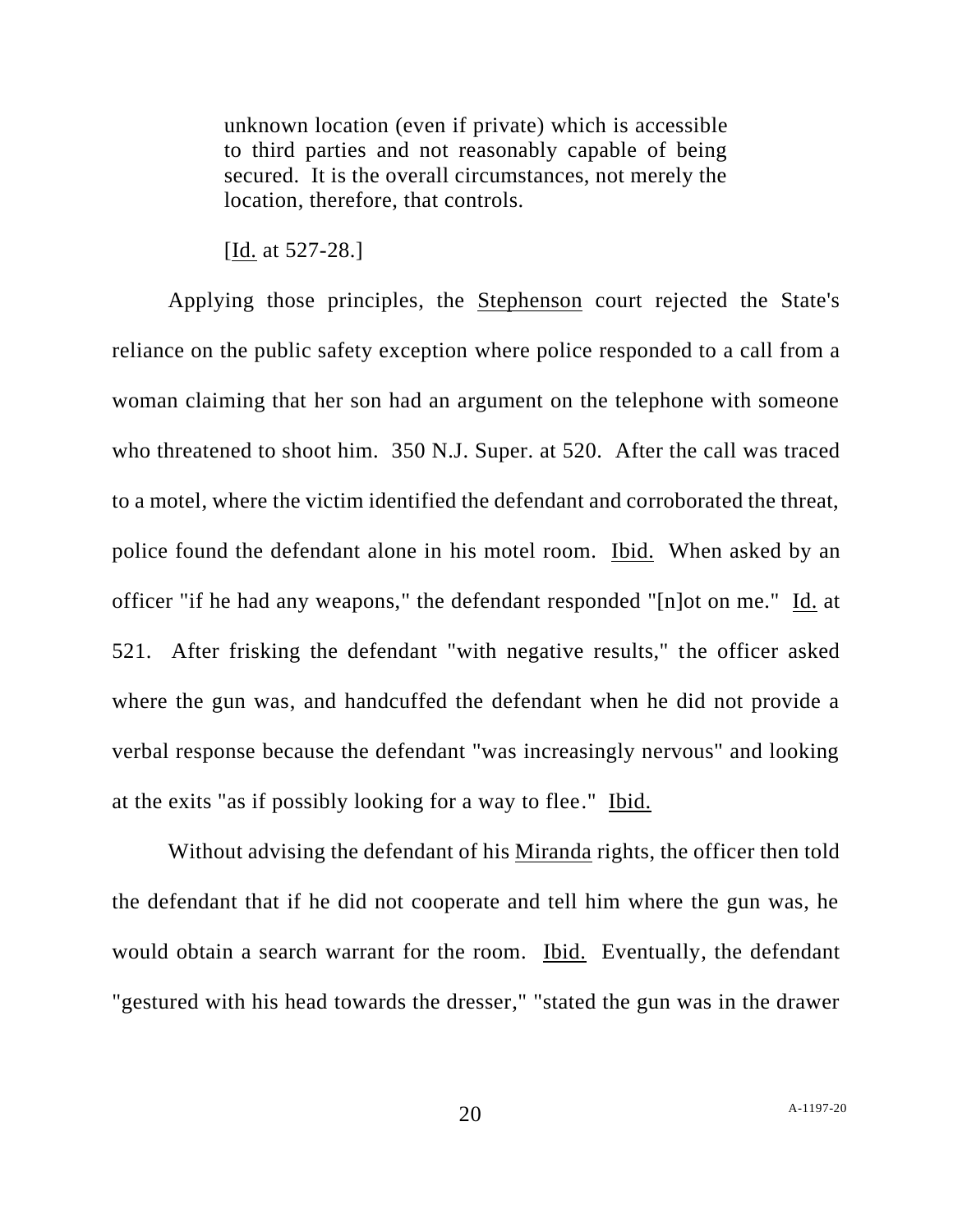in a blue bag," and "[w]hen asked" described the gun to police. Ibid. The police found the firearm exactly as described by the defendant. Ibid. We concluded:

> The factual complex before us does not support a finding of a volatile situation contemplated by Quarles which required immediate police inquiry to defuse a potential threat to the public safety. Once defendant was handcuffed, . . . there was no basis to find an immediate danger to the police, and the record contains no evidence of any immediate danger to the public. We therefore hold that under these circumstances the public safety exception does not apply.

[Id. at 530.]

If Miranda warnings are required, "under New Jersey law [a suspect's] 'request, "however ambiguous," to terminate questioning' would have been sufficient to trigger his right to remain silent."  $P.Z.,$  152 N.J. at 105 (quoting State v. Hartley, 103 N.J. 252, 263 (1986)). "Likewise, [a suspect's] invocation of the right to counsel 'need not [have been] articulate, clear, or explicit . . . ; any indication of a desire for counsel, however ambiguous, will trigger entitlement to counsel." Ibid. (second and third alteration in original) (quoting State v. Reed, 133 N.J. 237, 253 (1993)).

If the suspect invokes his right to remain silent or seek counsel,

the police may not question him. The mere fact that he may have answered some questions or volunteered some statements on his own does not deprive him of the right to refrain from answering any further inquiries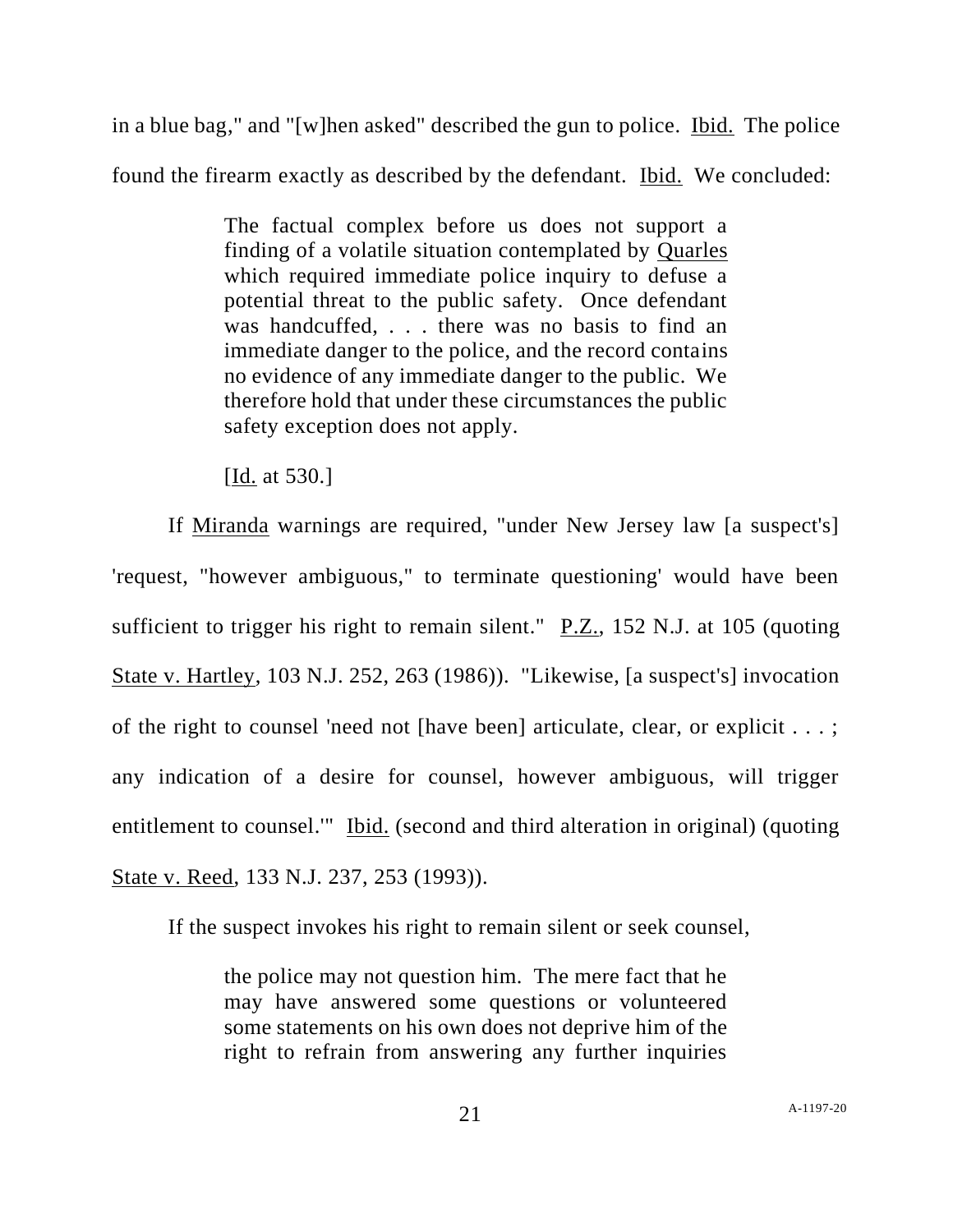until he has consulted with an attorney and thereafter consents to be questioned.

[Miranda, 384 U.S. at 445.]

Thus, "police are constitutionally required to scrupulously honor a defendant's request to terminate questioning or to have counsel present during interrogation" and "[o]nce it has been determined that there has been a failure to honor the previously invoked right, the resultant violation is a constitutional infringement requiring suppression of the defendant's statement." State v. Pante, 325 N.J. Super. 336, 346 (App. Div. 1999).

With these principles in mind, we must determine whether defendant was in custody or deprived of his freedom of action in a significant way to trigger Miranda warnings, whether the public safety exception applied, and, if not, the consequences of law enforcement's failure to provide Miranda warnings and honor defendant's invocation of his rights.

First, based on the judge's factual findings which are amply supported by the credible evidence in the record, we are satisfied that the objective circumstances demonstrate that defendant was in police custody when he was questioned about the presence of firearms in his vehicle. Once defendant tendered to James a U.S. Law Shield Firearm Member card, and James was advised by Clark that defendant had threatened to shoot him upon his arrival in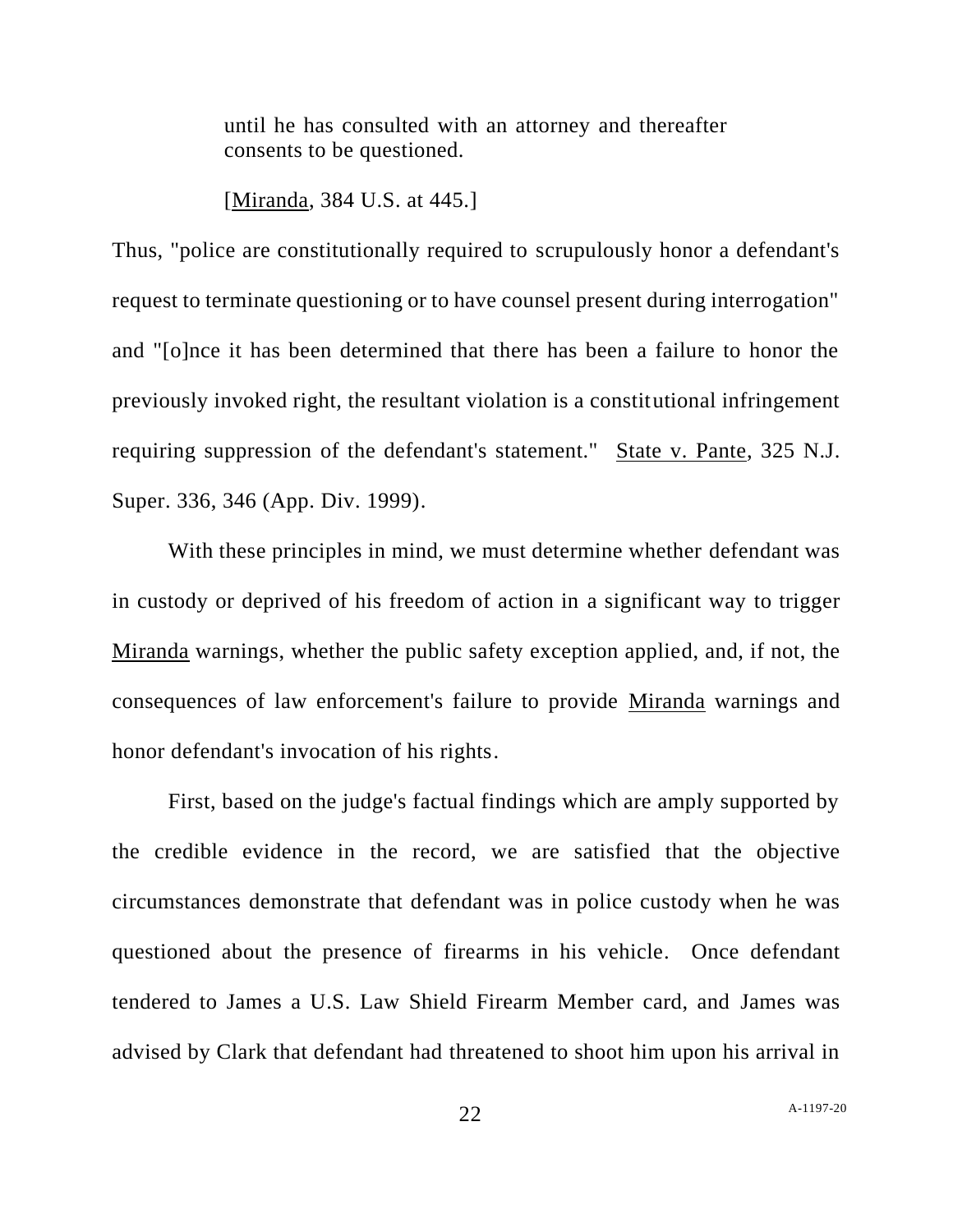New Jersey, that Clark's adult son had witnessed the threat, and that Clark's lawyer had confirmed the plausibility of the threat, even James acknowledged that defendant was detained for investigation. Significantly, the policedominated atmosphere and the positioning of the police officers and police vehicles confirmed that defendant was deprived of his freedom of action in a significant way and was not free to leave. There can be no doubt that a reasonable person in defendant's position would have understood the objective circumstances presented as a de facto arrest.

The State asserts that because "defendant was not handcuffed, nor . . . placed in the rear of a patrol vehicle," and was not subjected to coercive or prolonged questioning, he "was not in custody" under "the totality of the circumstances." However, none of these elements are required to meet the requirements of "custody" or "depriv[ation] of . . . freedom of action in a significant way" for purposes of establishing "custody in the Miranda sense . . . . " State v. Godfrey, 131 N.J. Super. 168, 175 (App. Div. 1974). Indeed, "the inherent pressures of the interrogation atmosphere" as well as the "police-dominated atmosphere" present here were among "the methods of police investigation" that impelled the Miranda Court to require the administration of the Miranda warnings. Godfrey, 131 N.J. Super. at 177.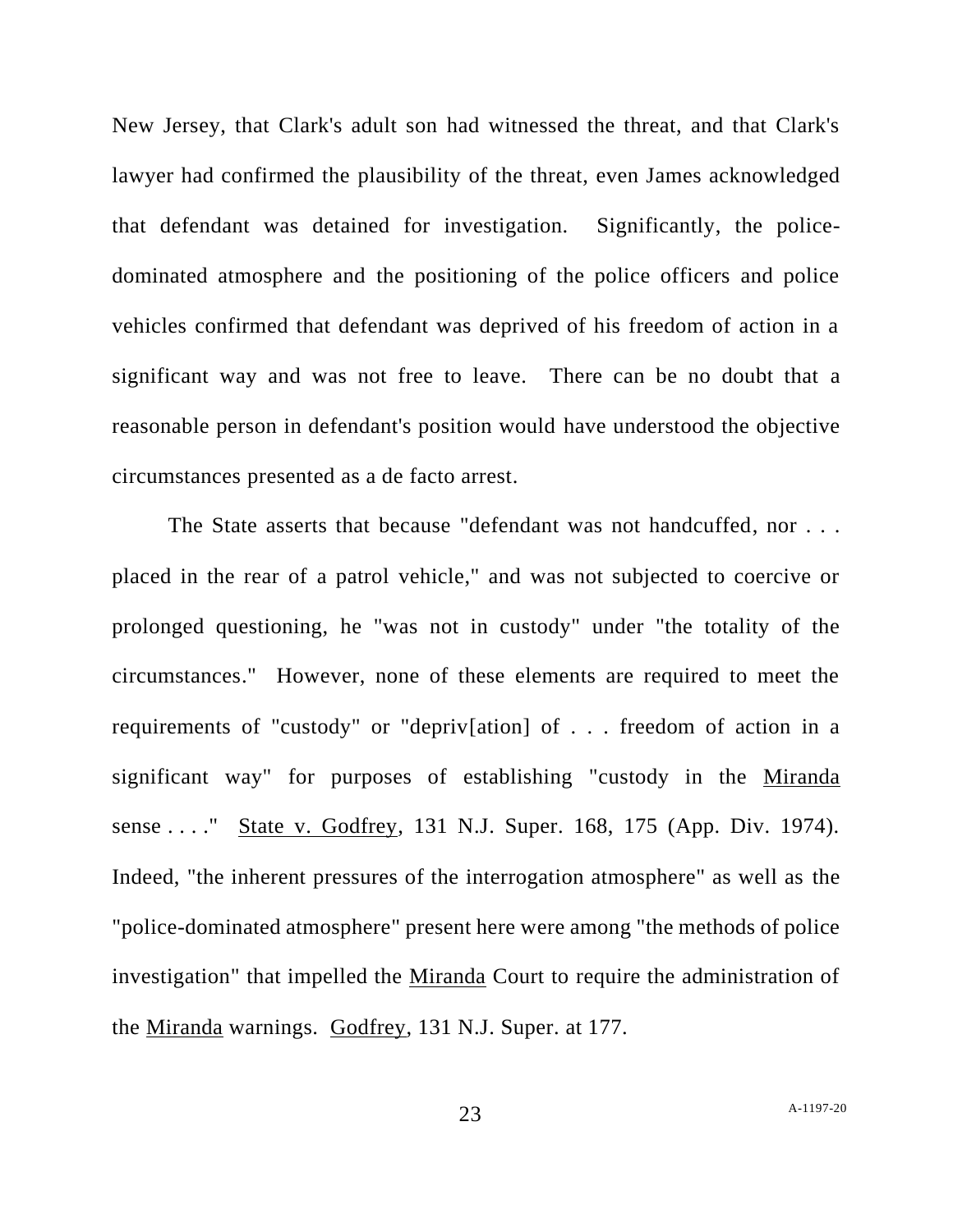The State also argues that because "James had a reasonable and articulable suspicion that there may be weapons unlawfully in the vehicle, . . . any alleged seizure of the defendant was nothing more than an investigative detention." To be sure, "[i]f the questioning is simply part of an investigation and is not targeted at the individual because she or he is a suspect, the rights provided by Miranda are not implicated." Hubbard, 222 N.J. at 266 (alteration in original) (quoting State v. Timmendequas, 161 N.J. 515, 614-15 (1999)); see also Smith, 374 N.J. Super. at 428 ("We conclude that a police officer may question those present without giving Miranda warnings, so long as the inquiries are reasonably related to confirming or dispelling suspicion and those questioned are not restrained to a degree associated with formal arrest."). However, here, defendant was clearly a suspect subjected to a de facto arrest, implicating Miranda.

Second, the totality of the circumstances supports the judge's finding that the public safety exception did not apply. Like Stephenson, "[t]he situation did not manifest a danger to the public" because there was no basis for the police to believe that, if defendant possessed a gun at all, it was anywhere other than on his person or in his vehicle, which was neither a public place nor accessible to the public. 350 N.J. Super at 528. Contrary to the State's contention, any concern "for the safety of the officers" or the protection of the children could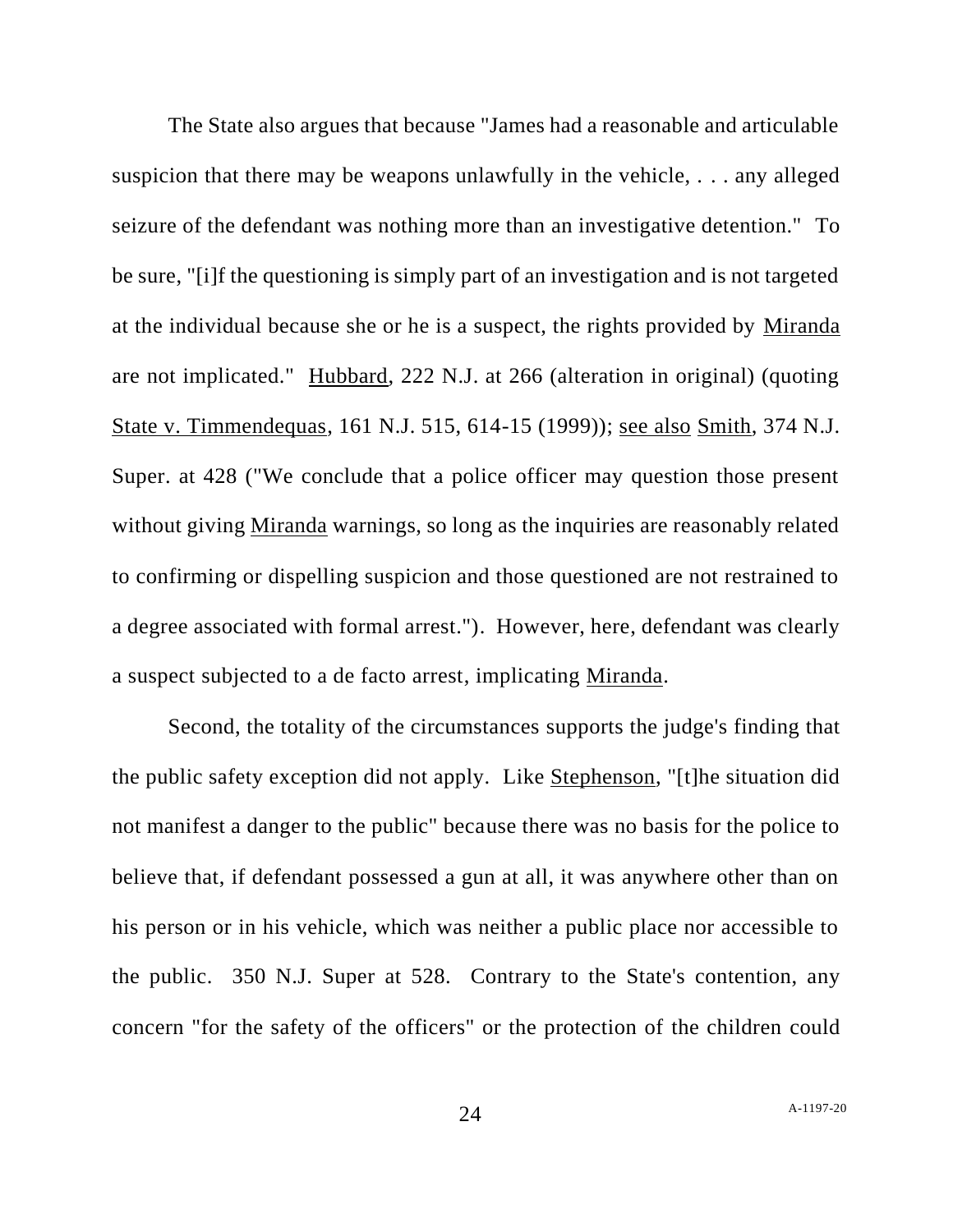have been immediately addressed by frisking defendant and removing the children from the vehicle, both of which ultimately occurred. Further, with the police presence and the ability to impound the vehicle while a search warrant was sought, Clark, the intended victim of the threat "was in no immediate danger from defendant." Ibid.

Moreover, as in Stephenson, "a gun was not actually observed . . . and the circumstances of the threat were remote in time and place rather than immediate[,]" id. at 524, as was the case in Quarles, 467 U.S. at 657 (applying the public safety exception where police asked where the gun was without administering Miranda warnings in the course of apprehending a suspect in a supermarket who had just been accused of raping a woman at gunpoint and was wearing an empty gun holster). See also State in Interest of A.S., 227 N.J. Super. 541, 543-44 (App.Div.1988) (applying the public safety exception where police asked about the whereabouts of the gun without administering Miranda warnings in the course of apprehending a suspect in a residential neighborhood who had just been seen firing a gun on the street and had a negative pat search). As we stated in State v. Elkwisni, 384 N.J. Super. 351, 370 (App. Div. 2006), to apply the public safety exception "to these facts subverts the constitutional protections embodied in Miranda and opens the door to the pretextual invocation of 'public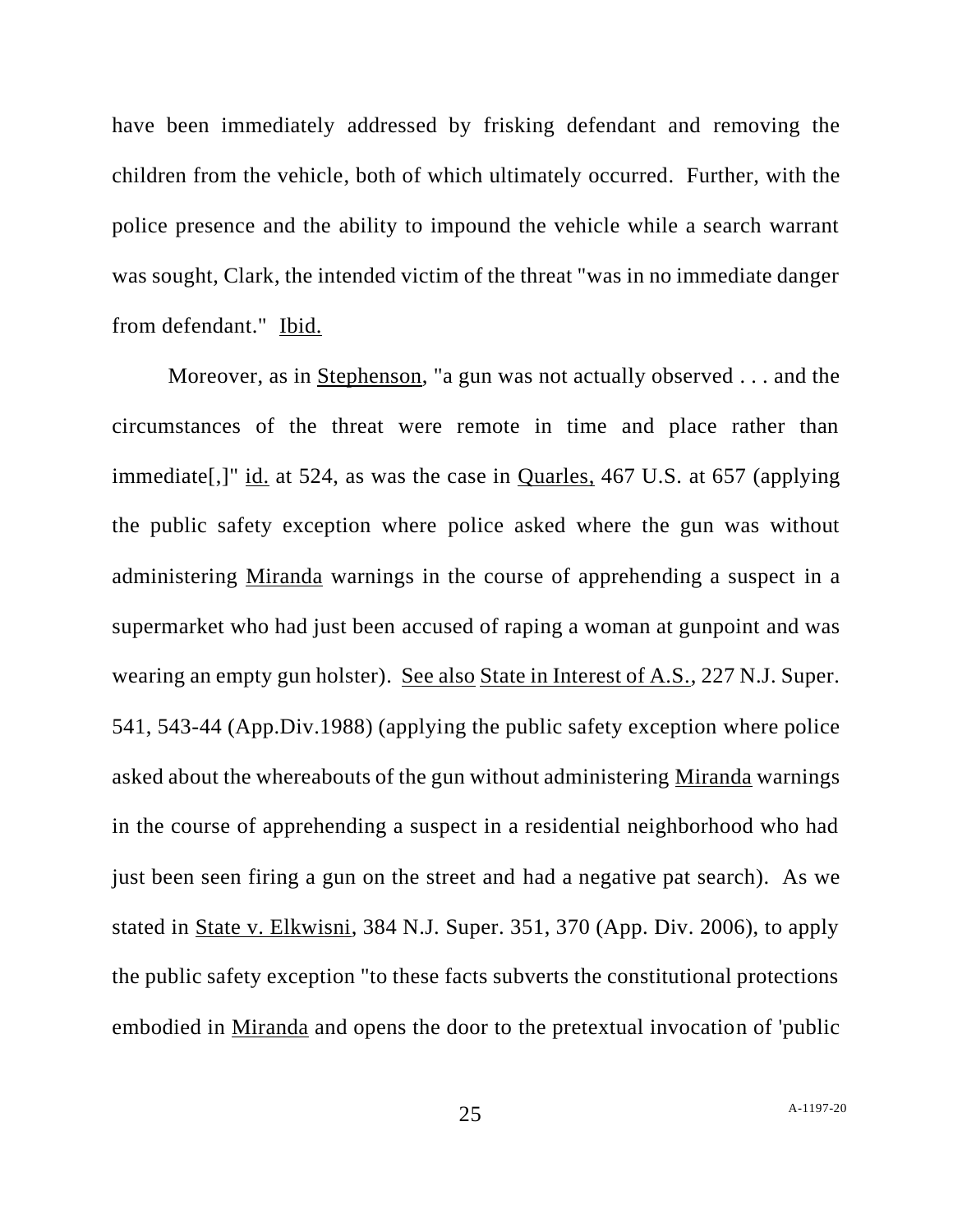safety' whenever the police are not immediately able to recover weapons used in the commission of a crime."

Finally, because police subjected defendant to unwarned questioning in violation of his Fifth Amendment right and failed to honor his repeated invocation of his rights, defendant's statements about the presence of weapons in his vehicle must be suppressed. Likewise, the physical evidence seized from defendant's vehicle due to defendant's incriminating statements which were incorporated into the search warrant affidavit must be suppressed as the "fruit of the poisonous tree." Wong Sun v. United States, 371 U.S. 471, 488 (1963); see State v. Parisi, 181 N.J. Super. 117, 119 (App. Div. 1981) ("[A] search warrant based on illegally obtained information is itself tainted and all evidence seized pursuant to it must be suppressed.").

"[T]he remedy for a violation of a defendant's Fifth Amendment right is the exclusion of the statement so obtained." Pante, 325 N.J. Super. at 346. "The exclusionary prohibition extends as well to the indirect as well as the direct products of the constitutional invasion." Ibid. (citing Wong Sun, 371 U.S. at 484). The State makes no argument that law enforcement "obtained the [physical] evidence by means that are sufficiently independent to dissipate the